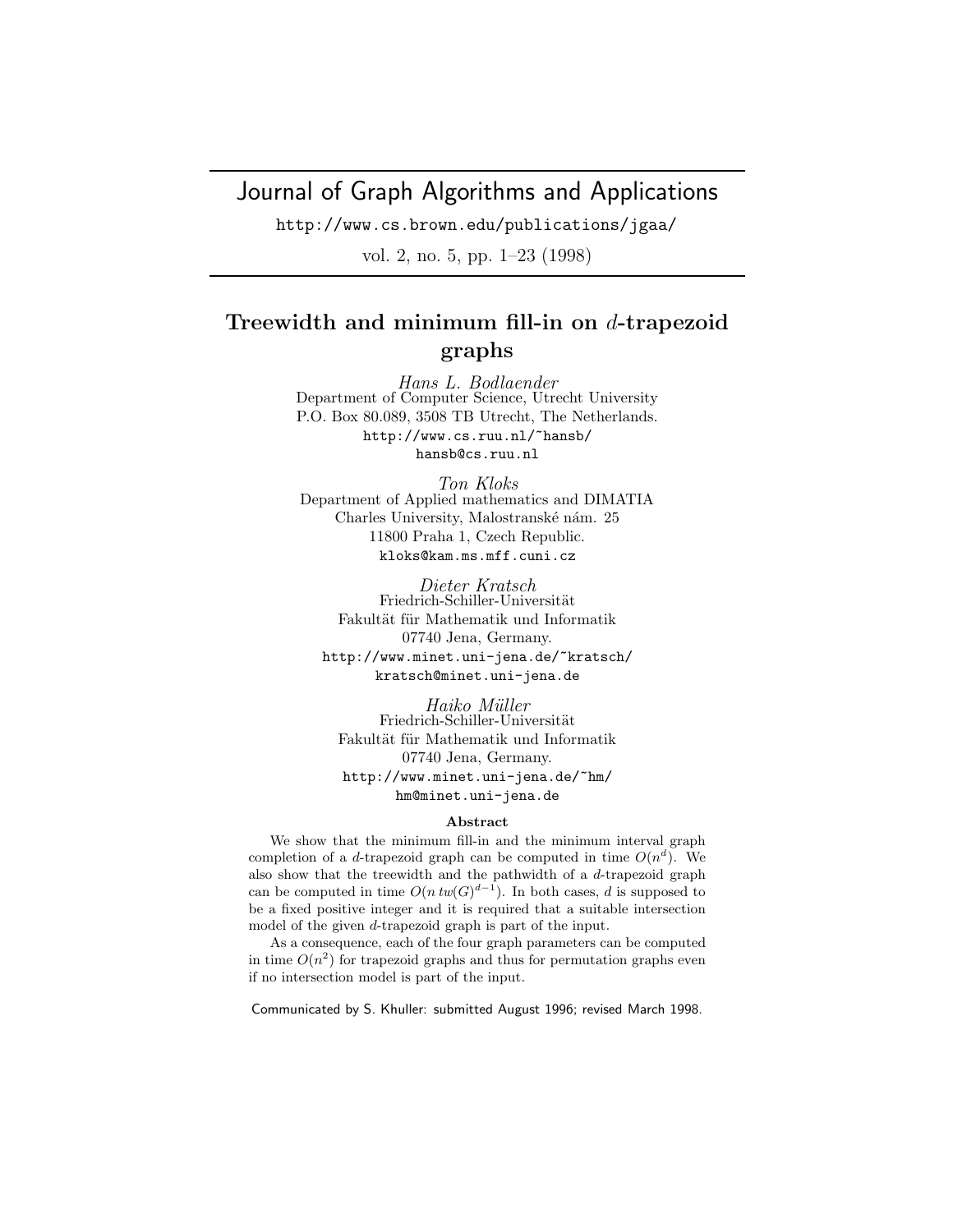## **1 Introduction**

The notions of treewidth and pathwidth have come to play a central role in several recent investigations in algorithmic graph theory, due to several applications in graph theory and other areas. One reason for this interest is that many well known and important graph problems become polynomial time, and usually even linear time solvable (and become member of NC), when restricted to a class of graphs with bounded tree- or pathwidth  $[1, 3, 4, 5, 7]$ . In general, such algorithms need to have a tree-decomposition or path-decomposition of suitable width given together with the input graph. Hence, an important problem is to find tree-decompositions (or path-decompositions) of minimum width. When the desired width of the tree-decomposition is bounded by a constant, then this problem can be solved in linear time [6]. However, the constant factor of this algorithm is exponential in the treewidth (of yes-instances), which limits its practicality. Thus, it is interesting for special classes of graphs to find algorithms, which are also polynomial in the treewidth.

A related graph problem is the Minimum Fill-in problem. In this problem, we want to add as few edges as possible to a given graph to make it chordal. The importance of this problem lies mainly in the fact that it is equivalent to finding an order of Gaussian elimination steps of a (usually sparse) symmetric matrix, minimizing the number of generated non-zero entries [29]. Due to the lack of efficient algorithms for finding an optimal solution, in practice one usually has to work with certain heuristics.

By now there is a large number of results on the algorithmic complexity of the problems TREEWIDTH and PATHWIDTH when restricted to special graph classes. The TREEWIDTH (resp. PATHWIDTH) problem 'Given a graph  $G$  and a positive integer k, decide whether the treewidth (resp. pathwidth) of  $G$  is at most  $k$ ' remains NP-complete on cobipartite graphs [2] and on bipartite graphs [21]. (For information on graph classes we refer to [11, 19]. For other definitions we refer to Section 2.) For various special classes of graphs, it has been shown that the treewidth can be computed in polynomial time, as e.g. cographs [10], circular-arc graphs [32], chordal bipartite graphs [22], permutation graphs [9], circle graphs [20] and cointerval graphs [17].

The knowledge on the algorithmic complexity of the MINIMUM FILL-IN problem when restricted to special graph classes is relatively small compared to that of Treewidth and Pathwidth. The Minimum Fill-in problem 'Given a graph G and a positive integer k, decide whether there is a fill-in of G with at most k edges' remains NP-complete on cobipartite graphs [36] and on bipartite graphs [33]. The only graph classes for which the Minimum Fill-in problem were known to be polynomial time solvable were for almost ten years the relatively small classes of cographs [13] and bipartite permutation graphs [31]. Now polynomial time algorithms for chordal bipartite graphs [12], multitolerance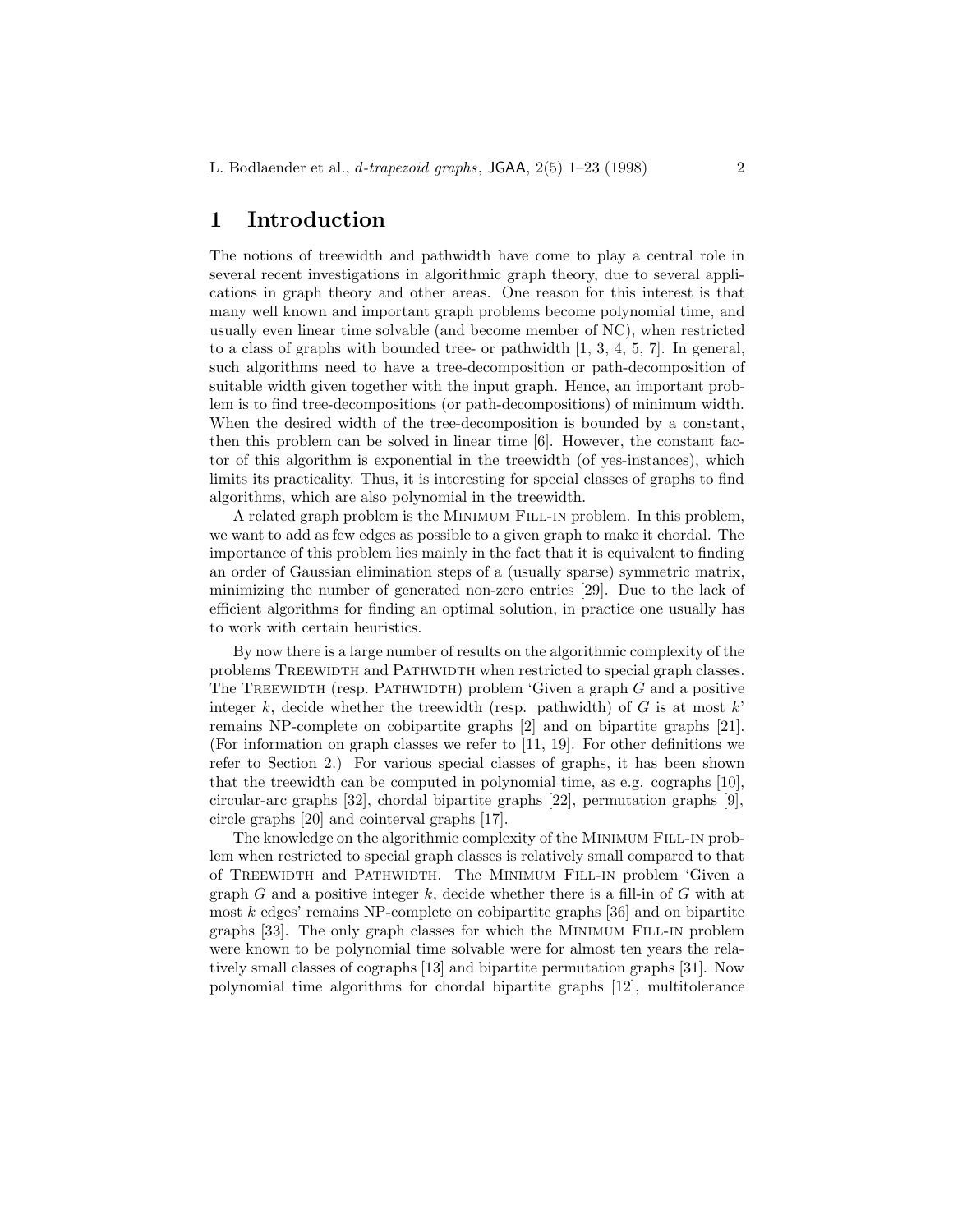graphs [27] as well as circle and circular-arc graphs [24] are available.

Our paper is organized as follows. Preliminaries on treewidth, pathwidth, minimum fill-in, minimal separators and triangulations are given in Section 2. In Section 3 we define d-trapezoid graphs and we summarize some of their structural and algorithmic properties. d-trapezoid graphs are a common generalization of interval, permutation and trapezoid graphs such that 1-trapezoid graphs coincide with interval graphs and 2-trapezoid graphs coincide with trapezoid graphs. d-trapezoid graphs are intersection graphs of d-trapezoids in a so-called d-trapezoid diagram which consists of  $d$  parallel lines in which a  $d$ -trapezoid is defined by a collection of d intervals, one interval on each of the parallel lines (For more details see Definition 12.) In Section 4 we present the major structural results of the paper on which our efficient algorithms are based. In Theorem 17 we establish a representation theorem of minimal triangulations of a d-trapezoid graph G in terms of scanlines of a d-trapezoid diagram  $\mathcal{D}(G)$ . Hence in contrast to previous work in this area as e.g. [9, 20, 28, 32], our algorithms are based on a general representation theorem that enables the design of an algorithm for Treewith, Minimum Fill-in and possibly related problems (concerning the optimization of a graph parameter over all minimal triangulations of the graph). A similar representation theorem is given in [24] for circle and circular-arc graphs. In Section 5 we introduce so-called small scanlines and dense sequences of scanlines as tools to obtain significantly faster algorithms than by a straightforward application of the representation theorem.

In Section 6 we present our polynomial time algorithms to solve NP-complete graph problems when their input is restricted to d-trapezoid graphs. Both algorithms require that  $d$  is a constant and that a  $d$ -trapezoid diagram of the given graph is part of the input. The algorithm to compute the treewidth and the pathwidth has running time  $O(n \, tw(G)^{d-1})$ . The algorithm to compute the minimum fill-in and the minimum interval completion has running time  $O(n^d)$ . Up to now the best known algorithms for all four problems had running time  $O(\max(n^{2.376 d}, n^{2d+2}))$  [28].

Our algorithms are simple and efficient for trapezoid graphs  $(d = 2)$ . In that case they do not even require a trapezoid diagram as part of the input. We obtain  $O(n^2)$  algorithms to compute all the four graph parameters on trapezoid graphs (compared to running time  $O(n^6)$  of the algorithm in [28]). Furthermore we obtain an  $O(n^2)$  algorithm to compute the minimum fill-in of permutation graphs (compared to running time  $O(n^5)$  of the algorithm for bipartite permutation graphs in [31]). A similar algorithm to compute the treewidth and the pathwidth for permutation graphs has been presented in [9].

For  $d > 3$ , our algorithms for d-trapezoid graphs require an intersection model as part of the input. This is clearly a disadvantage although it is a quite natural assumption. On one hand, all four problems that we consider are NP-complete on cocomparability graphs [2, 36], hence there is no polynomial time algorithm for  $d$ -trapezoid graphs if the parameter  $d$  is unbounded, unless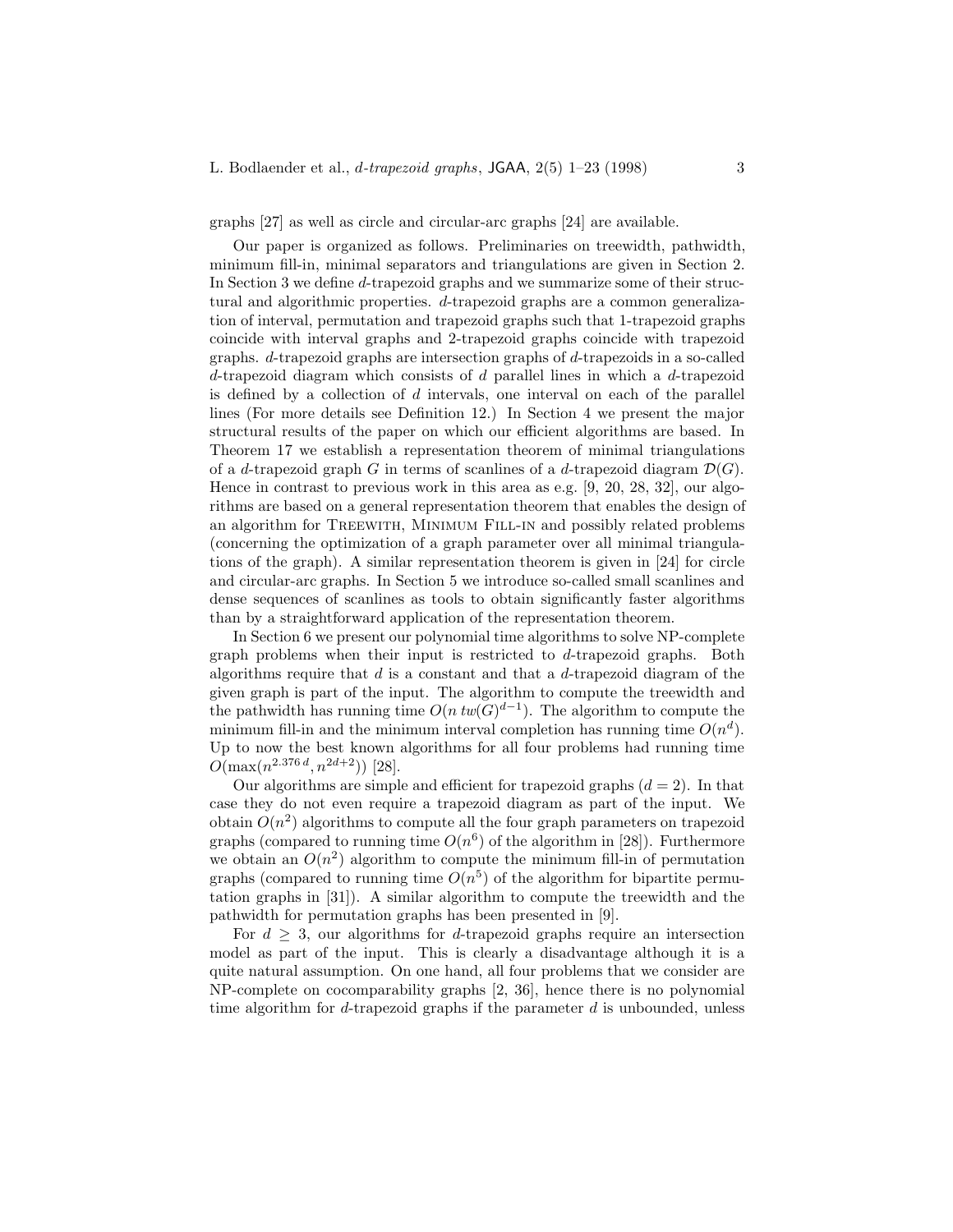$P=NP$ . On the other hand, the recognition problem for d-trapezoid graphs is NP-complete for any fixed  $d \geq 3$  [35]. Thus, for  $d \geq 3$ , to compute a d-trapezoid diagram, whenever the input graph is a d-trapezoid graph, means to solve an NP-complete problem.

Fortunately, a d-trapezoid diagram as part of the input is not a necessary assumption to establish algorithms with polynomial running time.  $O(n^5 R +$  $n^3 R^3$ ) time algorithms to compute the treewidth and minimum fill-in of a given asteroidal triple-free graph on  $n$  vertices with  $R$  minimal separators imply that the treewidth, pathwidth, minimum fill-in and minimum interval completion of a d-trapezoid graph can be computed in time  $O(n^{3d+3})$  without an intersection model as part of the input [23].

### **2 Preliminaries**

### **2.1 Preliminaries on treewidth, pathwidth and minimum fill-in**

The concept of a chordal graph is fundamental for the treewidth and the minimum fill-in of graphs.

**Definition 1** *A graph is* chordal *if it has no induced chordless cycle of length at least four.*

Chordal graphs (also called triangulated graphs) form a well-known class of graphs. For detailed information on chordal graphs and other special classes of graphs we refer to [11, 19]. (For more information on chordal graphs see also Subsection 2.3.)

There are different ways to define the treewidth of a graph. The original definition by Robertson and Seymour uses the concept of a *tree-decomposition*. For more information on tree-decompositions the reader is referred to the survey paper [7]. In this paper we introduce the treewidth by means of triangulations.

**Definition 2** *A* triangulation *of a graph* G *is a graph* H *with the same vertex set as* G*, such that* G *is a subgraph of* H *and* H *is chordal.*

We denote the maximum cardinality of a clique in a graph G by  $\omega(G)$ .

**Definition 3** The treewidth of a graph  $G$ , denoted by  $tw(G)$ , is the minimum *of*  $\omega(H) - 1$  *where H ranges over all triangulations of G.* 

The pathwidth can be defined in terms of triangulations of a special kind.

**Definition 4** *An* interval graph *is a graph of which the vertices can be put into one-to-one correspondence with closed intervals on the real line, such that two vertices are adjacent if and only if the corresponding intervals have a nonempty intersection.*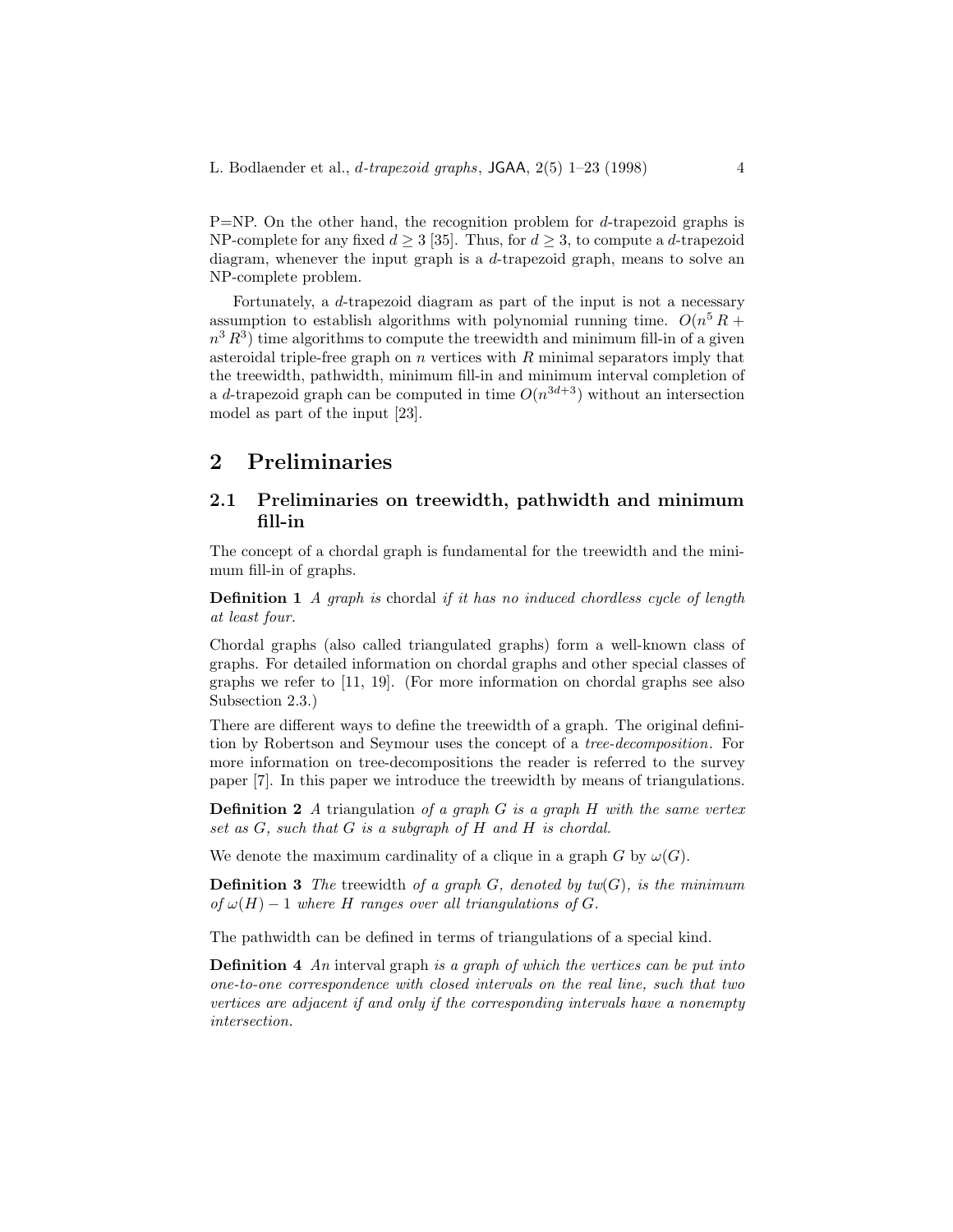Notice that every interval graph is chordal [19].

**Definition 5** *The* pathwidth *of a graph*  $G$ *, denoted by pw*( $G$ *), is the minimum of* ω(H) − 1 *where* H *ranges over all triangulations of* G *which are interval graphs.*

**Definition 6** *A* path-decomposition of a graph  $G = (V, E)$  is a sequence of  $subsets of V, (X_1, \ldots, X_r), such that \bigcup_{1 \leq i \leq r} X_i = V, for all \{v, w\} \in E, there$ *is an*  $i, 1 \leq i \leq r$ ,  $v, w \in X_i$ , and for all  $v \in V$ , there are  $l_v, r_v$ , such that for *all integers*  $j, 1 \leq l_v \leq j \leq r_v \leq r \Leftrightarrow v \in X_j$ *. The width of path-decomposition*  $(X_1, \ldots, X_r)$  *is* max $_{1 \leq i \leq r} |X_i| - 1$ .

The following lemma shows the equivalence of the above definition of pathwidth and the original one in terms of path-decompositions by Robertson and Seymour. For a proof see for example [21, Lemma 2.2.8].

**Lemma 1** *A graph* G *has a path-decomposition of width at most* k *if and only if there is a triangulation of* G *into an interval graph* H *such that*  $\omega(H) \leq k+1$ *.* 

The following characterization of interval graphs is due to Gilmore and Hoffman [18].

**Theorem 2** G *is an interval graph if and only if the maximal cliques of* G *can be ordered*  $C_1, C_2, \ldots, C_t$  *so that for every vertex the maximal cliques containing it occur consecutively.*

Such an ordering of the maximal cliques is said to be a *consecutive clique arrangement* of G. By assigning to each vertex  $v \in V$  the interval  $[\min\{i \mid v \in$  $X_i$ , max $\{i \mid v \in X_i\}$ , we directly get the following result.

**Lemma 3** *Let*  $(X_1, \ldots, X_r)$  *be a path-decomposition of*  $G = (V, E)$ *. The graph*  $H = (V, F)$ *, obtained by making each set*  $X_i$ ,  $1 \leq i \leq r$  *a clique, (i.e., for all*  $v, w \in V, v \neq w$ :  $\{v, w\} \in F \Leftrightarrow \exists i : v, w \in X_i$ , is an interval graph that *contains* G *as a subgraph.*

The decision problems TREEWIDTH and PATHWIDTH are NP-complete [2]. However, for *constant* k, graphs with treewidth or pathwidth at most k are recognizable in  $O(n)$  time [6, 8]. The large constants depending on k involved in these algorithms make them usually not practical. It is therefore of importance to find polynomial algorithms to compute the treewidth and the pathwidth for special classes of graphs which are as large as possible, where the treewidth (resp. pathwidth) of input graphs is not supposed to be bounded by a constant k. The aim of this paper is to present fast algorithms to compute the treewidth and the pathwidth as well as the minimum fill-in and the minimum interval graph completion on a relatively large parameterized class of graphs.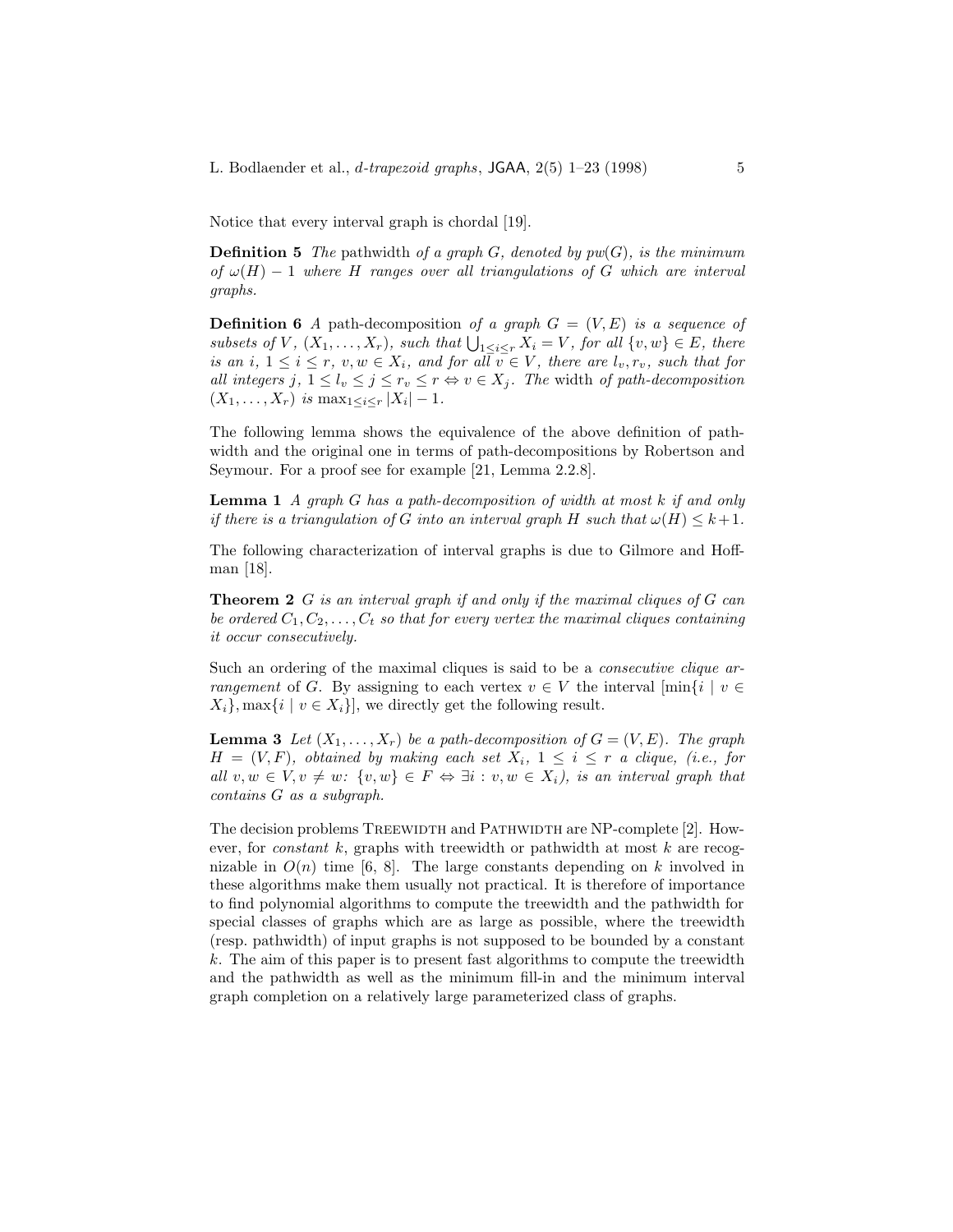**Definition 7** *A* fill-in *of the graph*  $G = (V, E)$  *is a set* F *of edges of the complement of* G *such that*  $H = (V, E \cup F)$  *is chordal. The minimum fill-in of a graph* G, denoted by  $m\text{fi}(G)$ , is the minimum of  $|E(H)|-|E(G)|$  where H ranges *over all triangulations of* G*.*

*An* interval graph completion *of the graph*  $G = (V, E)$  *is a set* F *of edges of the complement of* G *such that*  $H = (V, E \cup F)$  *is an interval graph. The* minimum interval graph completion *of a graph* G*, denoted by mic*(G)*, is the minimum of*  $|E(H)| - |E(G)|$  *where* H *ranges over all triangulations of* G *which are interval graphs.*

Hence solving the Minimum Fill-in (resp. Minimum Interval Graph Com-PLETION) problem on a graph G is equivalent to finding a triangulation  $H$  of G (such that  $H$  is an interval graph) that has as few edges as possible.

### **2.2 Preliminaries on minimal separators and triangulations**

One of the main reasons why there exist fast algorithms for many problems when restricted to graphs with bounded treewidth, is the existence of vertex separators of bounded size. For designing efficient treewidth algorithms on special graph classes that do not have bounded treewidth, vertex separators of bounded size have been replaced by minimal separators (see, e.g., [9, 21]).

**Definition 8** *Let*  $G = (V, E)$  *be a graph.* A *subset*  $S \subset V$  *is an a, b-separator for nonadjacent vertices* a *and* b*, if the removal of* S *separates* a *and* b *in distinct connected components. If no proper subset of the* a, b*-separator* S *is itself an* a, b*separator then* S *is a minimal* a, b*-separator. A* minimal separator S *is a subset* S ⊂ V *such that* S *is a minimal* a, b*-separator for some nonadjacent vertices* a *and* b*.*

The following well-known lemma gives a useful characterization of minimal separators.

**Lemma 4** *Let*  $G = (V, E)$  *be a graph and*  $S \subseteq V$ *. Let*  $C_a$  *and*  $C_b$  *be the components of*  $G[V \setminus S]$ *, containing* a and b *respectively. Then* S *is* a minimal a, b*-separator of* G *if and only if every vertex of* S *has a neighbor in* C<sup>a</sup> *and a neighbor in*  $C_b$ .

Using the characterization in Theorem 2, one can easily identify the minimal separators of an interval graph which has been shown in [23].

**Lemma 5** Let  $A_1, A_2, \ldots, A_q$  be a consecutive clique arrangement of an in*terval graph* G. Then the minimal separators of G are the sets  $A_i \cap A_{i+1}$ ,  $i \in \{1, 2, \ldots, q-1\}.$ 

Various types of triangulations are of importance in algorithms to compute the treewidth or the minimum fill-in for special graph classes.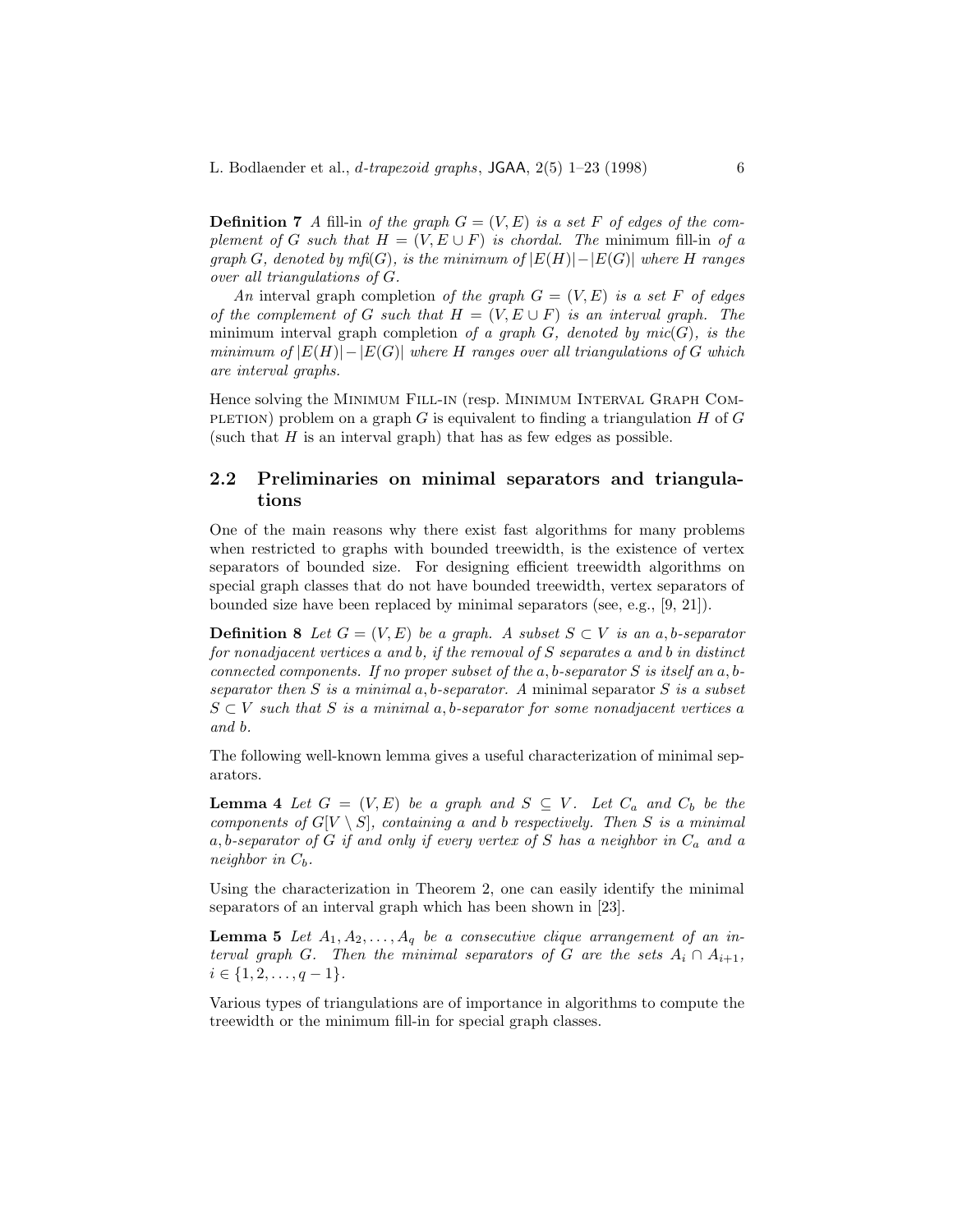**Definition 9** *A triangulation* H *of a graph* G *is a* minimal triangulation *of* G *if no proper subgraph of* H *is a triangulation of* G*.*

In 1976 Rose, Tarjan and Lueker have given the following characterization of minimal triangulations [30].

**Theorem 6** *Let* H *be a triangulation of a graph* G*. Then* H *is a minimal triangulation of* G *if and only if for all edges*  $e \in E(H) \setminus E(G)$  *the graph*  $H - e$ *is not chordal.*

Theorem 7 provides another characterization of minimal triangulations (see [23]).

**Definition 10** Let  $G = (V, E)$  be a graph. For any collection M of subsets of V, we denote by  $G_{\mathcal{M}}$  the graph obtained from G by adding edges between all *pairs of nonadjacent vertices* x and y of G for which an  $S \in \mathcal{M}$  with  $\{x, y\} \subseteq S$ *exists.* We denote by  $\mathbf{Sep}(G)$  the set of all minimal separators of G.

Notice that any set  $S \in \mathcal{M}$  is a clique in  $G_{\mathcal{M}}$ .

**Theorem 7** *Let* H *be a triangulation of the graph* G*. Then* H *is a minimal triangulation of* G *if and only if*  $H = G_{\textbf{Sen}(H)}$ .

The following theorem is an immediate consequence of [21, Theorem 2.1.2],

**Theorem 8** Let H be a minimal triangulation of the graph  $G = (V, E)$ . Then *the following two conditions are satisfied.*

- *1. If* a *and* b *are nonadjacent vertices in* H *then every minimal* a, b*-separator in* H *is also a minimal* a, b*-separator in* G*.*
- *2. If* S *is a minimal separator in* H *and* V (C) *is the vertex set of a connected component* C of  $H[V \setminus S]$  *then*  $G[V(C)]$  *is a connected component of*  $G[V \setminus S]$ S]*.*

The following theorem of Möhring in  $[26]$  considers asteroidal-triple free graphs, which form a graph class containing interval, permutation, trapezoid and cocomparability graphs. (For information on asteroidal triple-free graphs see [14].)

**Theorem 9** *Any minimal triangulation of an asteroidal triple-free graph is an interval graph. Hence*  $pw(G) = tw(G)$  and  $mf(G) = mic(G)$  for each asteroidal *triple-free graph.*

Any d-trapezoid graph is a cocomparability graph (see Section 3) and thus asteroidal triple-free.

**Corollary 10** *Any minimal triangulation of an* d*-trapezoid graph is an interval graph.* Hence  $pw(G) = tw(G)$  and  $mf(G) = mic(G)$  for each d-trapezoid graph G*.*

Therefore we may restrict ourselves to algorithms to compute the treewidth and the minimum fill-in for d-trapezoid graphs.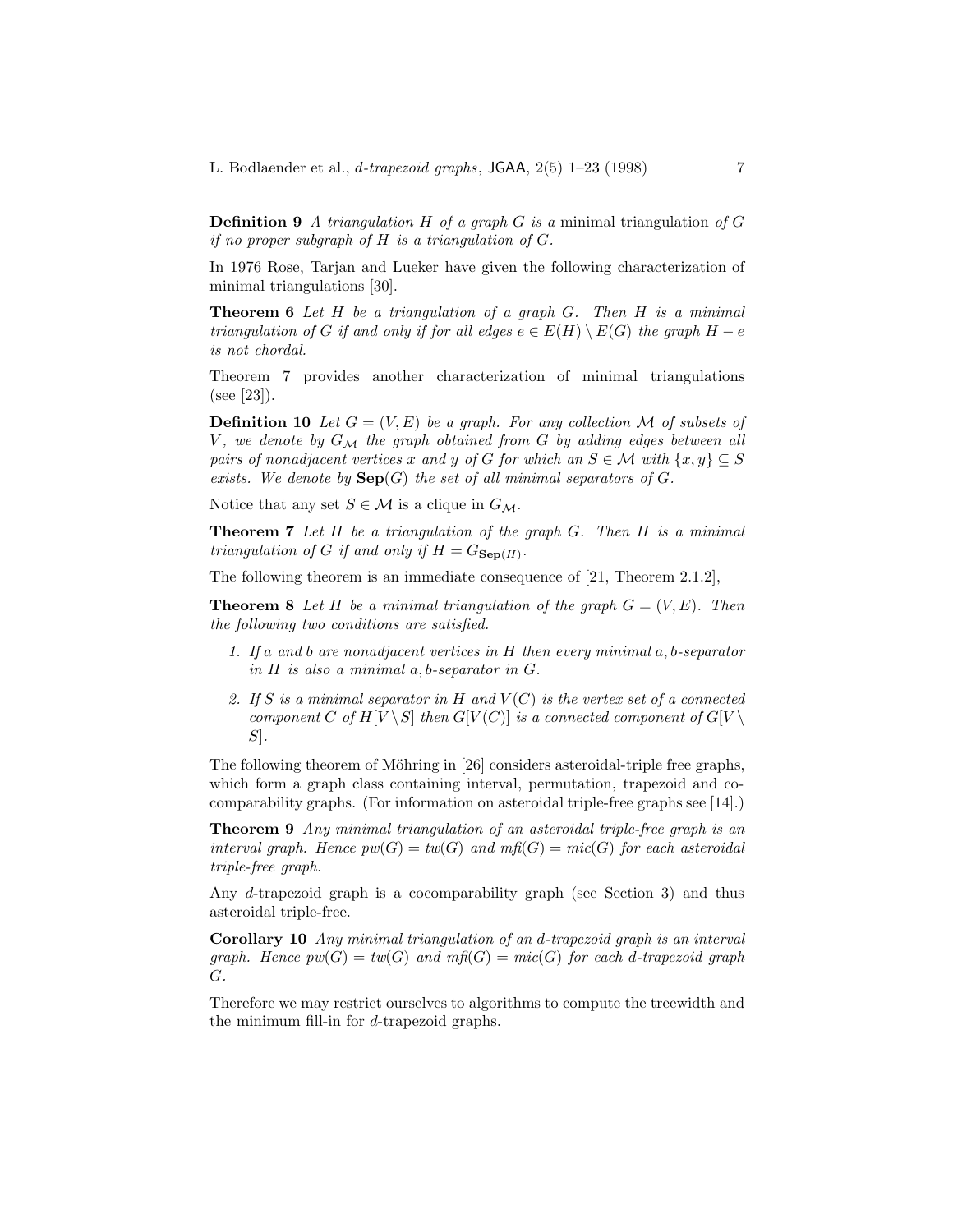### **2.3 Preliminaries on chordal graphs and simplicial vertices**

In 1961 Dirac established some of the fundamental structural properties of chordal graphs [15] (see also [19]).

**Definition 11** *A vertex* v of a graph  $G = (V, E)$  is simplicial if  $N[v]$  is a clique *in* G*.*

**Theorem 11** Let  $G = (V, E)$  be a graph. Then the following conditions are *equivalent:*

- **(i)** G *is chordal.*
- **(ii)** *Every minimal separator of* G *is a clique.*
- **(iii)** *Every induced subgraph of* G *has a simplicial vertex.*

**Theorem 12** Let  $G = (V, E)$  be a chordal graph and let S be a minimal sepa*rator of* G. Then every component C of  $G[V \setminus S]$  contains a simplicial vertex *of the graph* G*.*

The following lemma is of importance for the proof of our main structural theorem (Theorem 17).

**Lemma 13** Let  $G = (V, E)$  be a graph. Then no simplicial vertex of G is *contained in a minimal separator of* G*. Furthermore no minimal triangulation* H *of* G *contains an edge*  $e \in E(H) \setminus E(G)$  *such that an endpoint of* e *is a simplicial vertex of* G*.*

*Proof.* Let S be a minimal a, b-separator of G and  $s \in S$ . Then s has a neighbor  $s_a$  in  $C_a$  and a neighbor  $s_b$  in  $C_b$  by Lemma 4. Clearly  $s_a$  and  $s_b$  are not adjacent. Hence s is not simplicial.

Now assume that H is a minimal triangulation of G. Then  $H = G_{\textbf{Sep}(H)}$  by Theorem 7. Thus no edge incident to a simplicial vertex is added to obtain  $H$ from G, since  $\mathbf{Sep}(H) \subseteq \mathbf{Sep}(G)$  by Theorem 8 and since no simplicial vertex is contained in a minimal separator of  $G$ .

### **3** *d***-Trapezoid graphs**

Flotow introduced d-trapezoid graphs in [16].

**Definition 12** *Let* d *be a positive integer. A* d-trapezoid diagram *of a graph*  $G = (V, E)$  *assigns to each vertex v of* G *a collection of d intervals* 

$$
\mathcal{I}(v) = \langle [l_v^i, r_v^i] \; : \; l_v^i, r_v^i \in \{1, 2, \dots, 2n\}, l_v^i < r_v^i, i \in \{1, 2, \dots d\} \rangle
$$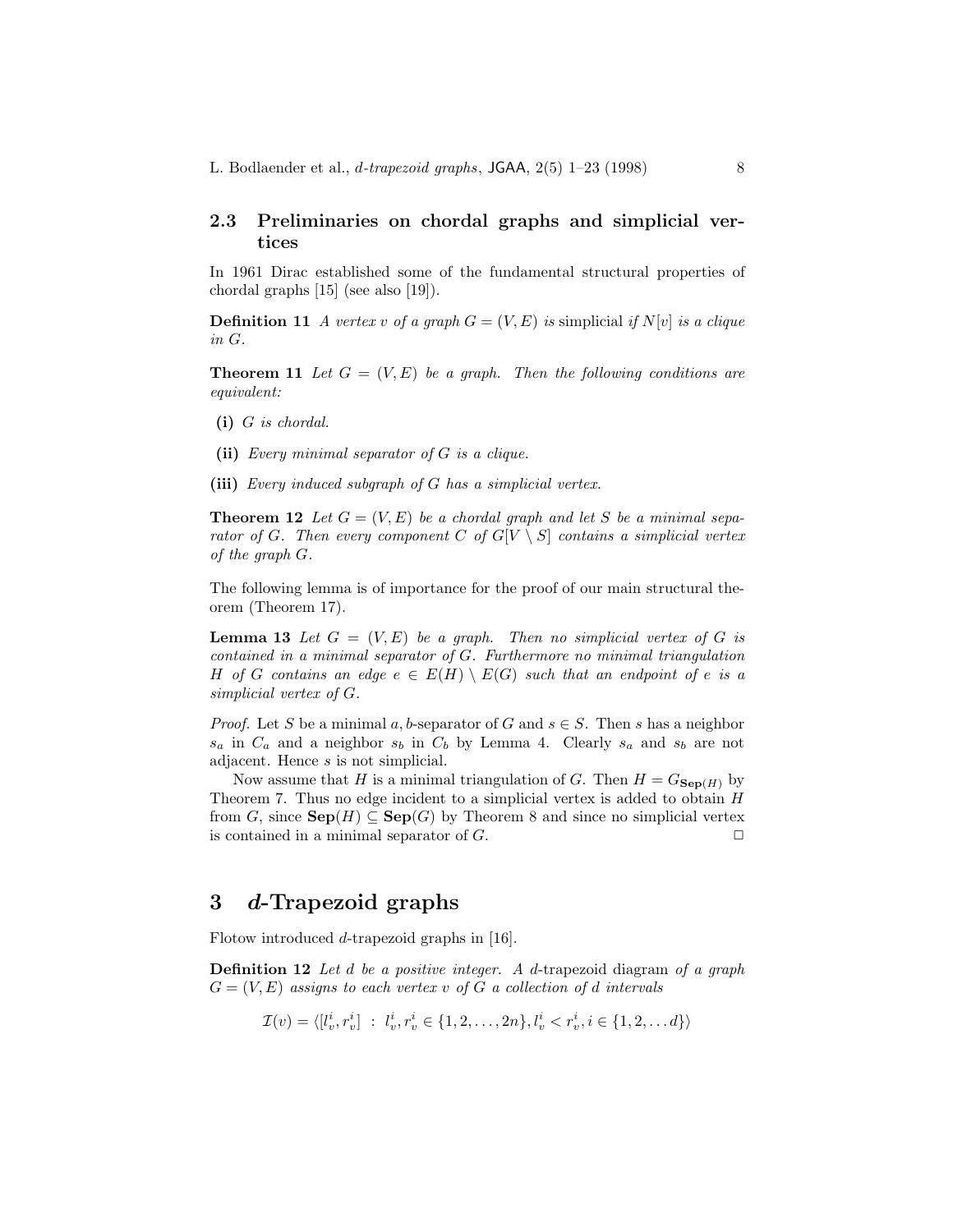

Figure 1: A 3-trapezoid graph G and a 3-trapezoid model  $\mathcal{D}(G)$ 

*such that for each*  $i \in \{1, 2, \ldots d\}$  *and any pair of different vertices*  $v, w \in V$ the intervals  $[l_v^i, r_v^i]$  and  $[l_w^i, r_w^i]$  have no endpoint in common. Furthermore,  $\{v, w\} \in E$  if and only if either there is an  $i \in \{1, 2, ..., d\}$  such that  $[l_v^i, r_v^i]$ and  $[i_w^i, r_w^i]$  have nonempty intersection or there are  $i \in \{2, 3, ..., d\}$  such that  $l_v^{i-1} < r_v^{i-1} < l_w^{i-1} < r_w^{i-1}$  and  $l_w^i < r_w^i < l_v^i < r_v^i$ .

We use the following visualizing of a  $d$ -trapezoid diagram. Draw  $d$  parallel horizontal lines labeled  $D_1, D_2, \ldots, D_d$  from bottom to the top. Identify points  $1, 2, \ldots, 2n$  in unit distance from left to right on each of the horizontal lines. Then for any vertex  $v \in V$  we obtain a polygon  $Q_v$  by drawing line segments between consecutive points in the chain  $\hat{l}_v^1, \hat{l}_v^2, \dots \hat{l}_v^d, r_v^d, r_v^{d-1}, \dots, r_v^1, l_v^1$ . The polygon  $Q_v$  is said to be a *d-trapezoid*. Consequently  $\{v, w\} \in E$  if and only if  $Q_v$ and  $Q_w$  have nonempty intersection. (See Fig. 1 for an example.)

**Definition 13** *A graph* G *is a* d*-trapezoid graph if it has a* d*-trapezoid diagram.*

The following theorem is a consequence of Definition 12 (see [16]).

**Theorem 14** *The* d*-trapezoid graphs are exactly the cocomparability graphs of partially ordered sets of interval dimension at most* d*.*

Unfortunately, the problem 'Given a partially ordered set  $P$ , decide whether the interval dimension of P is at most d' is NP-complete for any fixed  $d \geq 3$  [35]. Hence for fixed  $d \geq 3$ , to compute a d-trapezoid diagram of the given graph, if it is indeed a d-trapezoid graph, means to solve an NP-complete problem. Moreover, at present not even reasonable approximation algorithms for the interval dimension of a partially ordered set are known. Thus to assume for  $d \geq 3$ that a d-trapezoid diagram is part of the input is a strong assumption. Theorem 14 also shows that for any fixed d the d-trapezoid graphs form a subclass of the cocomparability graphs. Hence every d-trapezoid graph is asteroidal triplefree. Consequently as already mentioned in Corollary 10, the treewidth and pathwidth of a d-trapezoid graph coincide, and the minimum fill-in and the minimum interval graph completion of a d-trapezoid graph coincide.

Details about the terminology used in Theorem 14 and the remarks above can be found in [34].

The definition of a d-trapezoid diagram implies that 1-trapezoid graphs and interval graphs coincide and that 2-trapezoid graphs and trapezoid graphs coin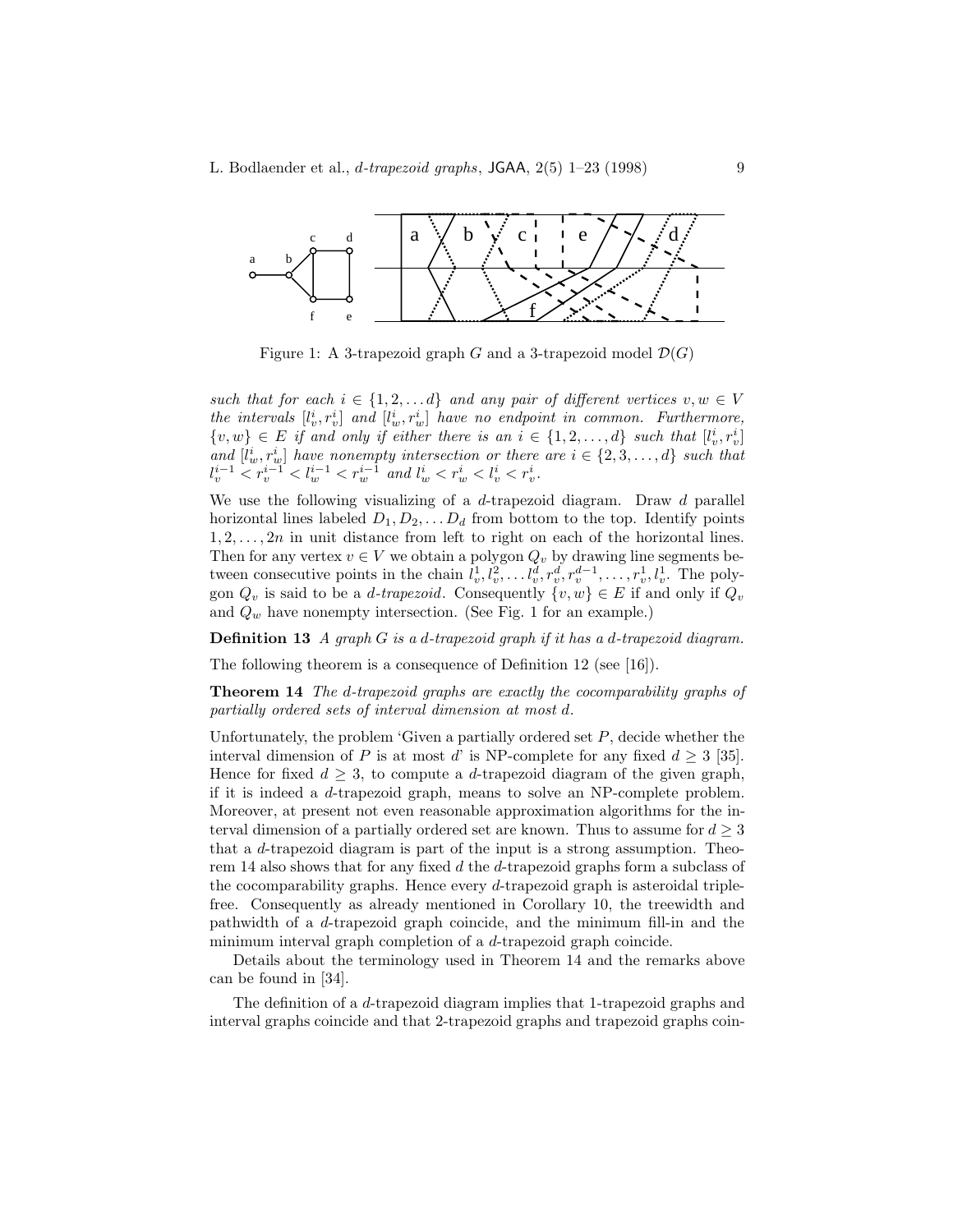cide. Furthermore permutation graphs are exactly those 2-trapezoid graphs having a 2-trapezoid diagram satisfying  $r_v^i - l_v^i = 1$  for all vertices v and  $i \in \{1, 2\}$ . For  $d = 2$  we can drop the requirement that a 2-trapezoid diagram must be part of the input since there is an  $O(n^2)$  recognition algorithm for trapezoid graphs that also computes a trapezoid model if the input graph is a trapezoid graph [25]. (Notice that interval graphs are of no interest to us since the four problems of this paper are easy for interval graphs.)

Scanlines as a tool to represent all minimal separators of a graph have been used in various efficient algorithms to compute the treewidth or the minimum fill-in for special classes of intersection graphs, among them permutation, d-trapezoid, circle and circular-arc graphs [9, 20, 21, 24, 28].

**Definition 14** Let  $G = (V, E)$  be a graph on n vertices with d-trapezoid diagram  $\mathcal{D}(G)$ *. On each of the horizontal lines*  $D_1, D_2, \ldots, D_d$  *of*  $\mathcal{D}(G)$ *, identify*  $2n + 1$ *unit distance apart points*  $0.5, 1.5, \ldots, 2n + 0.5$  *from left to right, such that the point j is between the points*  $j - 0.5$  *and*  $j + 0.5$  *for all*  $j \in \{1, 2, ..., 2n\}$ *.* 

*A* scanline *s* of the *d*-trapezoid diagram  $\mathcal{D}(G)$  is a sequence  $(s^1, s^2, \ldots, s^d)$ *of* d scanpoints  $s^i \in \{0.5, 1.5, \ldots, 2n + 0.5\}, i \in \{1, 2, \ldots, d\}.$ 

In the d-trapezoid diagram  $\mathcal{D}(G)$  we represent the scanpoint  $s^i$  as point on the horizontal line  $D_i$ . The scanline s is represented by drawing a line segment between pairs of scanpoints on consecutive horizontal lines.

**Definition 15** Let  $\mathcal{D}(G)$  be a d-trapezoid diagram. Let  $s_1$  and  $s_2$  be two dif*ferent scanlines and let*  $Q_u$  *and*  $Q_v$  *be two different d-trapezoids of*  $\mathcal{D}(G)$ *. The scanline*  $s_1$  *is* left of  $s_2$  *if*  $s_1^i \leq s_2^i$  *for all*  $i \in \{1, 2, \ldots d\}$ *. Note that a scanline*  $s_1$ *, that is left of a scanline*  $s_2$ *, may share scanpoints with*  $s_2$ *.* 

*The* d-trapezoid  $Q_u$  is left of  $\tilde{Q}_v$  if  $r_u^i < \tilde{l}_v^i$  for all  $i \in \{1, 2, ..., d\}$ . The d-trapezoid  $Q_v$  is between the scanlines  $s_1$  and  $s_2$  if  $s_1^i < l_v^i < r_v^i < s_2^i$  for all  $i \in \{1, 2, \ldots, d\}$ . The scanline  $s_1$  is between  $Q_u$  and  $Q_v$  if either  $r_u^i \leq s_1^i \leq l_v^i$ , *for all*  $i \in \{1, 2, ..., d\}$ *, or*  $r_v^i < s_1^i < l_u^i$ *, for all*  $i \in \{1, 2, ..., d\}$ *.* 

The following results extend corresponding ones for permutation graphs given in [9]. Some ideas of the proof of Theorem 15 will be reused in the proof of our main structural theorem in Section 4.

**Definition 16** Let s be a scanline of a d-trapezoid diagram  $\mathcal{D}(G)$ . We denote *by* S(s) *the set of those vertices* v *of* G *for which* s *has nonempty intersection with the d-trapezoid*  $Q_v$  *in*  $\mathcal{D}(G)$ *.* 

**Theorem 15** Let G be a d-trapezoid graph and let  $\mathcal{D}(G)$  be a d-trapezoid di*agram of* G*. For every minimal* x, y*-separator* S *of* G *there is a scanline* s *of*  $\mathcal{D}(G)$ *, which is between the d-trapezoids*  $Q_x$  *and*  $Q_y$ *, such that*  $S = S(s)$ *.* 

*Proof.* Let S be a minimal  $x, y$ -separator of G. Consider the d-trapezoid diagram  $\mathcal{D}(G[V \setminus S])$ , obtained from  $\mathcal{D}(G)$  by removing all d-trapezoids  $Q_v$  with  $v \in S$ .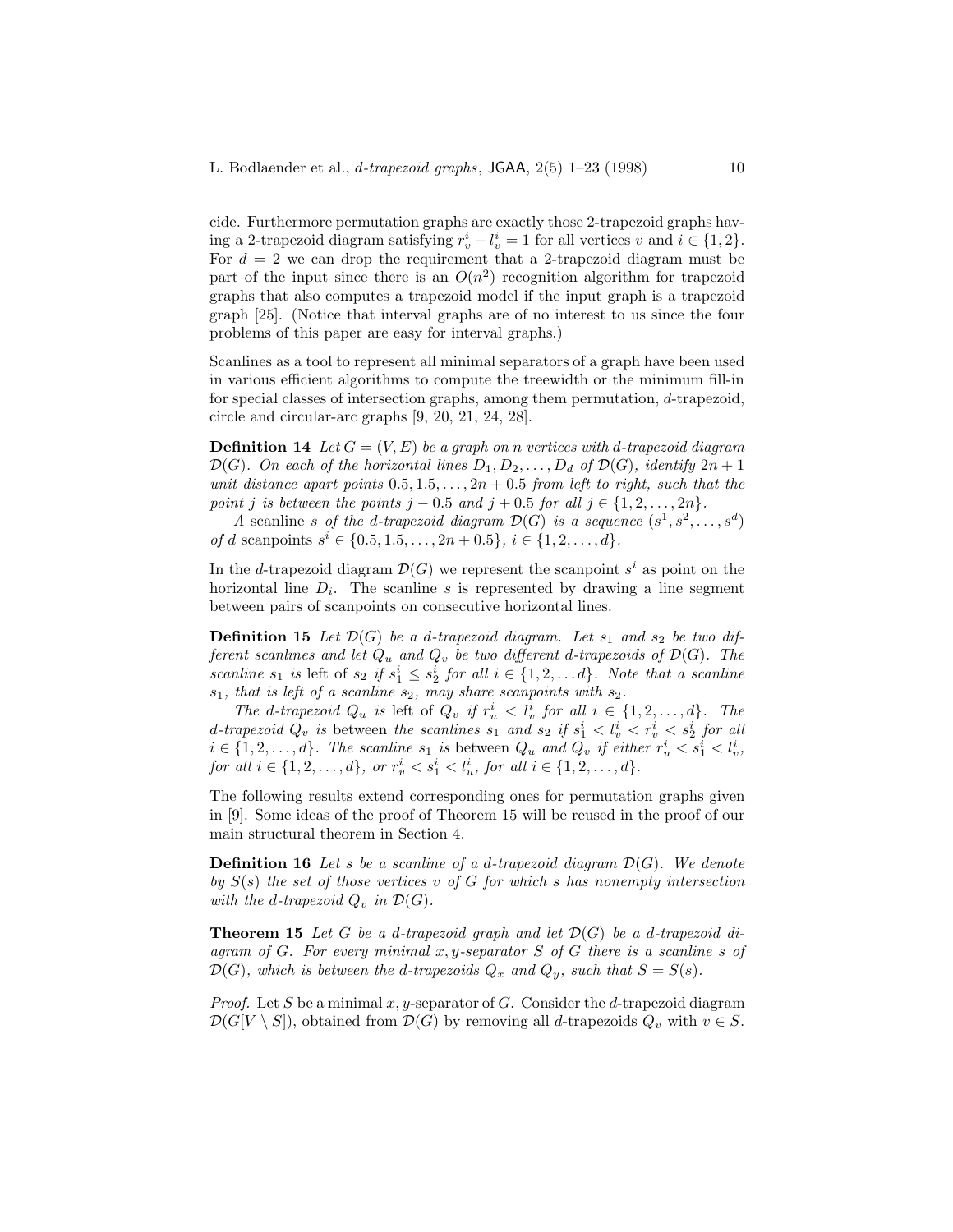For each connected component C of  $G[V \setminus S]$ , there is a *generalized d-trapezoid*  $Q_C$  in  $\mathcal{D}(G[V \setminus S])$  defined by  $l_C^i := \min_{z \in C} l_z^i$  and  $r_C^i := \max_{z \in C} r_z^i$ , for all  $i \in \{1, 2, \ldots, d\}$ . The generalized d-trapezoid contains all d-trapezoids  $Q_z$  for which z is a vertex of C and  $Q_C$  has empty intersection with  $Q_w$  for all  $w \in$  $V \setminus (S \cup C)$ . Hence  $Q_C$  and  $Q_{C'}$  have empty intersection for any pair C and C' of different components of  $G[V \setminus S]$ . By the construction of the scanpoints in  $\mathcal{D}(G)$ , this implies that for any two different components of  $G[V \setminus S]$ , there is a scanline s in  $\mathcal{D}(G)$  between the generalized d-trapezoids  $Q_C$  and  $Q_{C'}$ .

Now let  $C_x$  and  $C_y$  be the components of  $G[V \setminus S]$  containing x and y respectively. Without loss of generality we may assume that  $Q_{C_x}$  is left of  $Q_{C_y}$ in  $\mathcal{D}(G[V \setminus S])$ . We can choose a scanline s between  $Q_{C_x}$  and  $Q_{C_y}$  in  $\mathcal{D}(G[V \setminus S])$ such that s does not intersect any generalized d-trapezoid  $Q_C$  of a component C of  $G[V \setminus S]$ . Hence for all d-trapezoids  $Q_v$  that intersect the scanline s in  $\mathcal{D}(G)$ , v must be a vertex of S. This implies that  $S(s)$ , i.e. the set of those vertices v of G for which s has nonempty intersection with  $Q_v$  in  $\mathcal{D}(G)$ , is a subset of S. On the other hand, every vertex of S is adjacent to some vertex in  $C_x$  and to some vertex in  $C_y$  by Lemma 4. Hence  $Q_v$  intersects the scanline s for every vertex  $v \in S$ , since  $Q_v$  intersects a d-trapezoid, which is left of s, and a d-trapezoid, which is right of s. Hence  $S = S(s)$ .

**Corollary 16** *The number of minimal separators of a* d*-trapezoid graph* G *on*  $n \geq 2$  *vertices is at most*  $(2n-3)^d$ .

To avoid confusion let us emphasize that a scanline depends on a d-trapezoid diagram. When we study scanlines we always assume that a fixed d-trapezoid diagram of the graph under consideration is given.

Throughout the rest of the paper we assume that  $G = (V, E)$  is a d-trapezoid graph and that  $\mathcal{D}(G)$  is a fixed d-trapezoid diagram of G.

## **4 Minimal triangulations of** *d***-trapezoid graphs**

The main structural result of this paper is a representation theorem for minimal triangulations of a  $d$ -trapezoid graph  $G$  in terms of scanlines of its  $d$ -trapezoid diagram  $\mathcal{D}(G)$ . The approach taken to prove this theorem differs completely from the techniques used to prove related theorems in previous work as e.g. [9, 20, 24].

**Definition 17** *Let* D(G) *be a* d*-trapezoid diagram of a graph* G*. A sequence of scanlines*  $s_0, s_1, s_2, \ldots, s_{r-1}, s_r$  *of*  $\mathcal{D}(G)$  *is* non-crossing *if*  $s_i$  *is left of*  $s_{i+1}$  *for each*  $i \in \{0, 1, \ldots, r-1\}.$ 

We need some additional notations. Consider a d-trapezoid diagram  $\mathcal{D}(G)$ . We denote by  $s_L$  the leftmost scanline in  $\mathcal{D}(G)$ , i.e.,  $s_L = (0.5, 0.5, \ldots, 0.5)$ , and by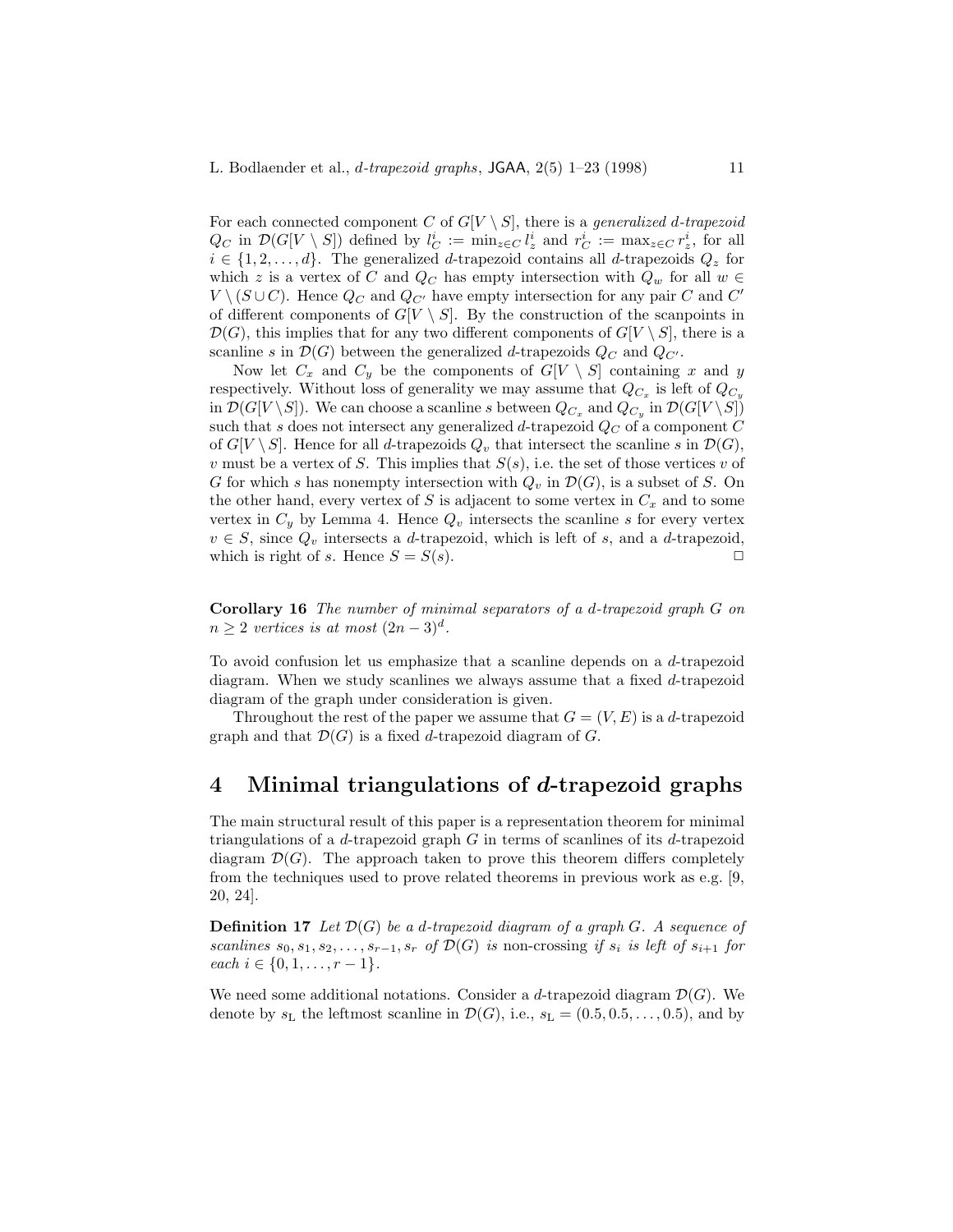$s_{\text{R}}$  the rightmost scanline in  $\mathcal{D}(G)$ , i.e.,  $s_{\text{R}} = (2n + 0.5, \ldots, 2n + 0.5)$ . For a non-crossing sequence of scanlines  $s_0, s_1, s_2, \ldots, s_{r-1}, s_r$  of  $\mathcal{D}(G)$ , we denote by  $G_{s_0,s_1,...,s_r}$  the graph obtained from G by adding an edge between any pair of nonadjacent vertices u and v of G for which there is an  $i \in \{0, 1, \ldots, r\}$  such that  $Q_u$  and  $Q_v$  intersect  $s_i$  in  $\mathcal{D}(G)$ .

**Definition 18** Let s and s' be scanlines of  $\mathcal{D}(G)$  such that s is left of s'. Then  $\mathcal{V}(s, s')$  is the set of all vertices v for which  $Q_v$  is either between the scanlines s and s' or has a nonempty intersection with s or with s' in  $\mathcal{D}(G)$ .

**Theorem 17** Let  $G = (V, E)$  be a d-trapezoid graph and let  $\mathcal{D}(G)$  be a d*trapezoid diagram of* G*. Let* H *be any minimal triangulation of* G *and let* **Sep**(H) *be the set of all minimal separators of* H*. Then there is a non-crossing sequence of scanlines*  $s_L = s_0, s_1, s_2, \ldots, s_{r-1}, s_r = s_R$  *of*  $\mathcal{D}(G)$  *for which* 

- (i)  $V(s_0, s_1), V(s_1, s_2), \ldots, V(s_{r-1}, s_r)$  *is a consecutive clique arrangement of the interval graph* H*,*
- (ii)  $\text{Sep}(H) = \{S(s_1), S(s_2), \ldots, S(s_{r-1})\}$ *, and*
- (iii)  $H = G_{s_0, s_1, ..., s_r}$ .

*Proof.* The main property is (i) which easily implies the other two. To see this note that (i) implies (ii) by Lemma 5. Furthermore Theorem 7 and property (ii) imply  $H = G_{\{S(s_1),S(s_2),...,S(s_{r-1})\}}$ . Thus the definition of  $G_{s_0,s_1,...,s_r}$ immediately implies (iii). Hence it suffices to prove property (i).

Let  $H$  be any minimal triangulation of the d-trapezoid graph  $G$  with dtrapezoid diagram  $\mathcal{D}(G)$ . By Corollary 10, H is an interval graph, and thus chordal. Let  $H$  be the subgraph of  $H$  induced by the set of all simplicial vertices of  $H$ . Then all components of  $H$  are complete and we call them simplicial cliques of  $H$ . Each simplicial clique  $A$  of  $H$  corresponds to a generalized  $d$ trapezoid  $Q_A$  of  $\mathcal{D}(G)$  with  $l_A^i := \min_{z \in A} l_z^i$  and  $r_A^i := \max_{z \in A} r_z^i$ , for all  $i \in$  $\{1, 2, \ldots, d\}$ . Furthermore, all these generalized d-trapezoid  $Q_A$  have pairwise empty intersection (see the proof of Theorem 15). Let  $Q_{A_1}$  be the leftmost of all generalized d-trapezoids  $Q_A$  of the simplicial cliques A of H in the d-trapezoid diagram obtained from  $\mathcal{D}(G)$  by removing all d-trapezoids  $Q_v$  for which v is not simplicial in  $H$ .

**Claim 1:** *There is no d-trapezoid*  $Q_u$  *and no*  $a_1 \in A_1$  *such that*  $Q_u$  *is left of*  $Q_{a_1}$  *in*  $\mathcal{D}(G)$ *.* 

Suppose not. Let  $a_1 \in A_1$  and let  $Q_u$  be a d-trapezoid that is left of  $Q_{a_1}$  in  $\mathcal{D}(G)$ . Then u has no neighbor in  $A_1$  since  $A_1$  is a simplicial clique of H. Furthermore  $S^* = N_H[A_1] \setminus A_1$  is a minimal separator of H and  $A_1$  is a component of  $H[V \setminus S^*],$  since  $A_1$  is a simplicial clique of H. (Here we denote by  $N_G[V']$  the set of all vertices of the graph  $G = (V, E)$  that either belong to  $V' \subseteq V$  or have a neighbor in  $V'.$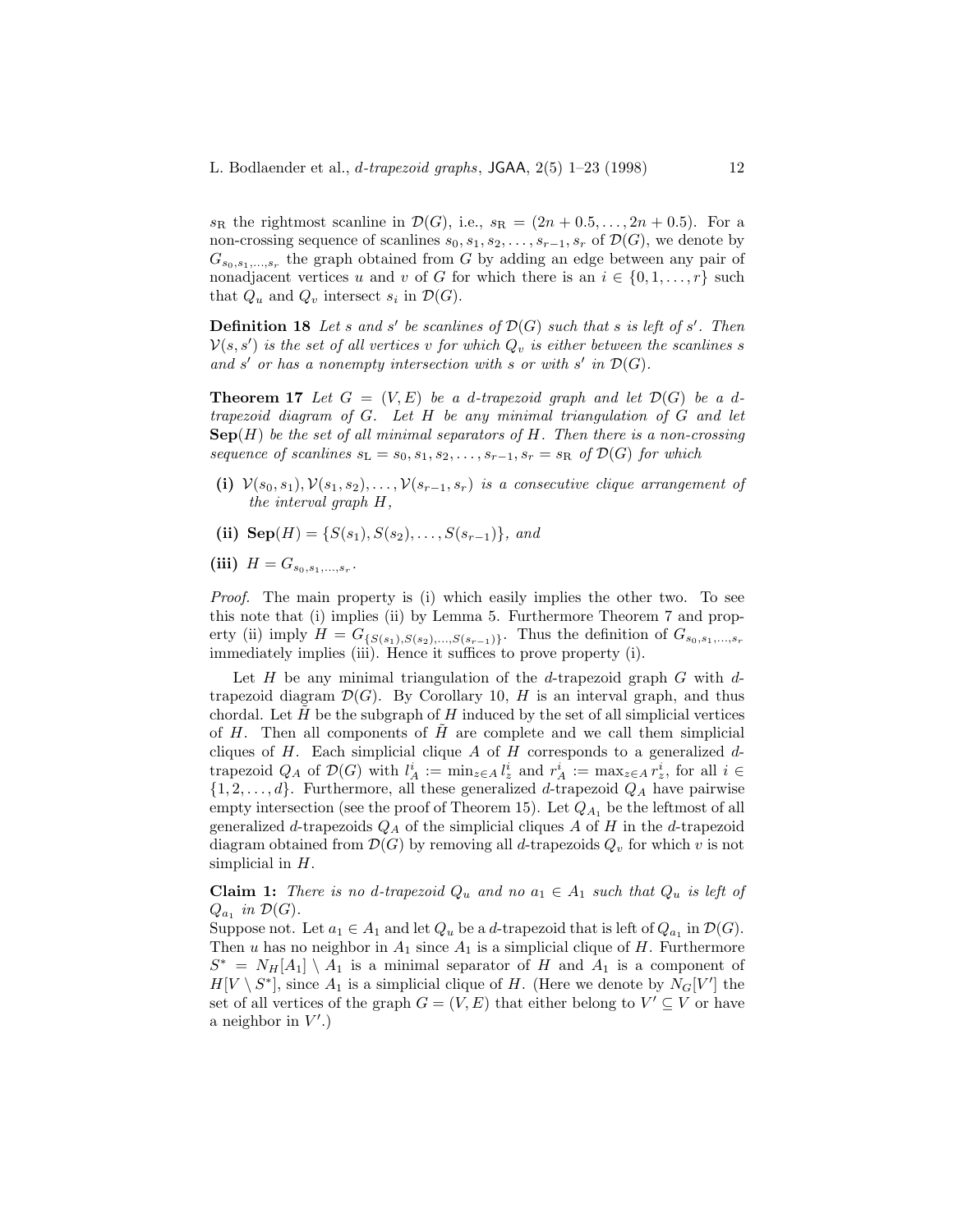Let x be a vertex of H such that  $S^*$  is a minimal  $x, a_1$ -separator of H. By Theorem 8,  $S^*$  is also a minimal x, a<sub>1</sub>-separator of G and  $A_1$  is a component of  $G[V \setminus S^*]$ . Consider the *d*-trapezoid diagram  $\mathcal{D}(G[V \setminus S^*])$ . Recall that  $A_1$  is a component of  $G[V \setminus S^*]$ . Notice that  $u \notin S^*$  since  $u \notin N_H[A_1]$ . Let  $C_u$  be the component of  $G[V \setminus S^*]$  containing u. Then the generalized d-trapezoid  $Q_{C_u}$  is left of  $Q_{A_1}$  in  $\mathcal{D}(G[V \setminus S^*])$  and thus in  $\mathcal{D}(G)$ , since  $Q_u$  is left of  $Q_{a_1}$  in  $\mathcal{D}(G)$ . By Theorem 8,  $C_u$  is also a component of  $H[V \backslash S^*]$ . Hence, Theorem 12 implies that  $C_u$  contains a simplicial vertex of H and this contradicts the choice of  $A_1$ . This proves the claim.

Now take as  $s_1$  the scanline of  $\mathcal{D}(G)$  with  $s_1^i = r_{A_1}^i + 0.5$  for all  $i \in$  $\{1, 2, \ldots, d\}.$ 

#### **Claim 2:**  $V(s_0, s_1)$  *is a maximal clique in H.*

 $N_H[A_1]$  is a maximal clique in H. Furthermore  $N_G[A_1] = A_1 \cup S(s_1)$  by the choice of  $s_1$ . Hence  $\mathcal{V}(s_0, s_1) = N_G[A_1]$ . Finally Lemma 13 implies  $N_G[A_1] =$  $N_H[A_1]$  and therefore  $\mathcal{V}(s_0, s_1) = N_H[A_1]$  is a maximal clique in H. This proves the claim.

Now assume that we have constructed a non-crossing sequence of scanlines  $s_L = s_0, s_1, s_2, \ldots, s_{j-1}, j \geq 2$ , of  $\mathcal{D}(G)$  such that  $\mathcal{V}(s_0, s_1), \mathcal{V}(s_1, s_2), \ldots$  $\mathcal{V}(s_{j-2}, s_{j-1})$  are maximal cliques of H. We show how to find  $s_j$ .

Let  $H_j$  be the subgraph of H induced by the vertex set  $V_j$  that consists of all those vertices v for which the d-trapezoid  $Q_v$  is not left of  $s_{j-1}$  in  $\mathcal{D}(G)$ . Clearly  $H_j$  is an interval graph.

**Claim 3:** Every minimal separator of  $H_j$  is also a minimal separator of  $H$ .

Let S be a minimal separator of the interval graph  $H_i$ . By assumption,  $\mathcal{V}(s_{j-2}, s_{j-1})$  is a maximal clique of H. Hence  $S_{j-1} = S(s_{j-1})$  is a clique. The construction of  $H_j$  implies  $N_H[v] \cap V_j \subseteq S_{j-1}$  for all  $v \in V \setminus V_j$ . Hence it is impossible that there are two components of  $H_j[V_j \setminus S]$  that both contain vertices of  $S_{j-1}$ . Imagine we take the components of  $H_j[V_j \setminus S]$  and we add all vertices of  $V \setminus V_j$ . Then we obtain the components of  $H[V \setminus S]$ . Now in  $H[V \setminus S]$ all vertices of  $V \setminus V_i$  either form a collection of new components (if  $S_{i-1} \subseteq S$ ) or they will be added to the unique component of  $H_i[V_i \setminus S]$  containing vertices of  $S_{i-1}$ . In any case at most one component of  $H_i[V_i \setminus S]$  will be changed and that one will only be enlarged.

Suppose S is a minimal a, b-separator of  $H_j$ . By Lemma 4, every vertex of S has a neighbor in the components  $C_a$  and  $C_b$  of  $H_i[V_i \setminus S]$ . When adding the vertices of  $V \setminus V_j$  to  $H_j[V_j \setminus S]$  this does not change, i.e. every vertex of S has a neighbor in the components  $C_a$  and  $C_b$  of  $H[V \setminus S]$ . Hence S is a minimal  $a, b$ -separator of  $H$  by Lemma 4. This proves the claim.

Suppose  $H_j$  is not complete. Let  $H_j$  be the subgraph of  $H_j$  induced by the set of all simplicial vertices of  $H_i$ . The components of  $H_i$  are the simplicial cliques of  $H_j$  and each simplicial clique A of  $H_j$  corresponds to a generalized d-trapezoid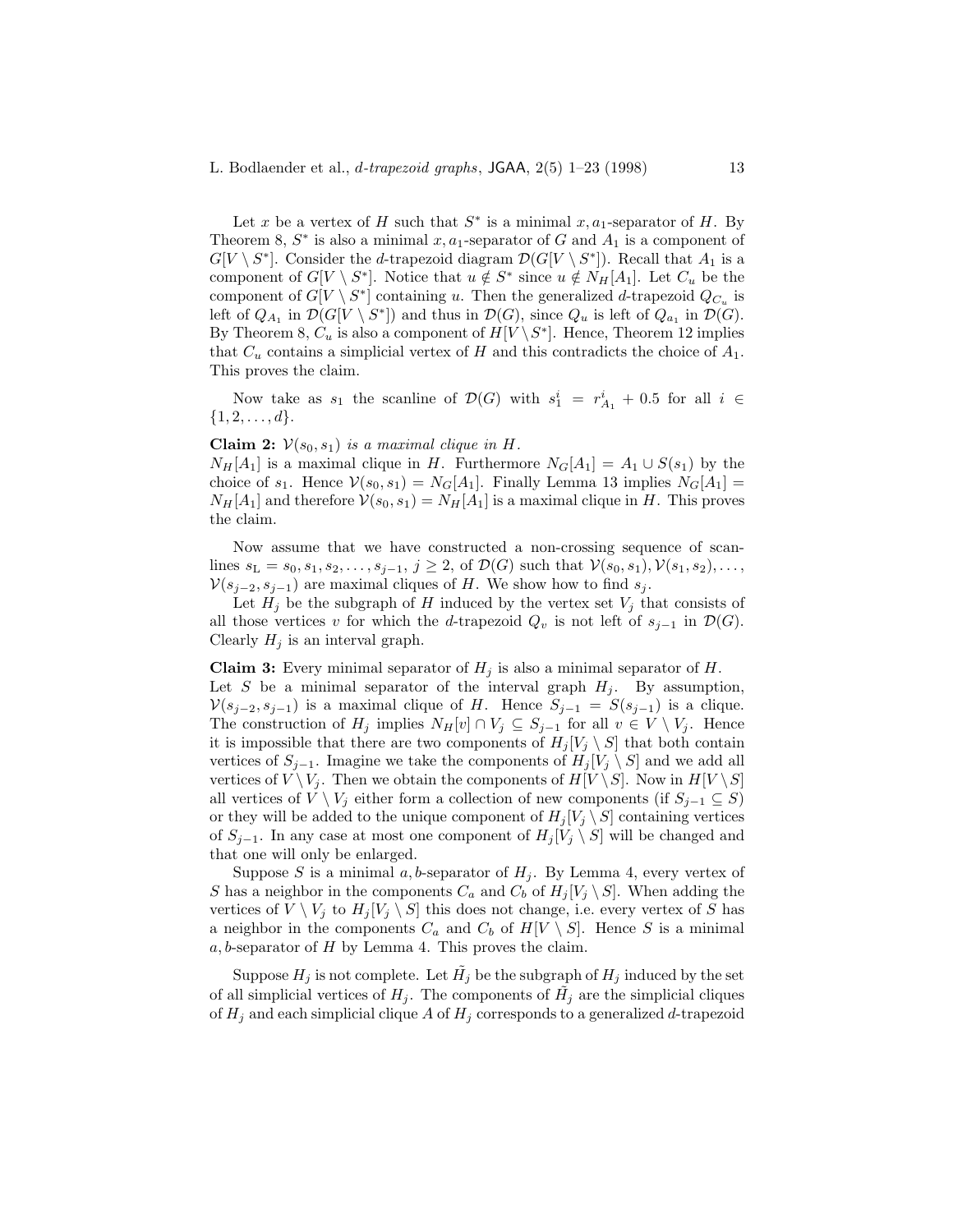$Q_A$  of  $\mathcal{D}(G)$ . Let  $Q_{A_i}$  be the leftmost of all the generalized d-trapezoids  $Q_A$  of a simplicial clique A of  $H_i$  in the d-trapezoid diagram obtained from  $\mathcal{D}(G)$  by removing all d-trapezoids  $Q_v$  for which v is not simplicial in  $H_i$ .

**Claim 4:** *There is no*  $u \in V_j$  *and no*  $a_j \in A_j$  *such that the d-trapezoid*  $Q_u$  *is left of*  $Q_{a_i}$  *in*  $\mathcal{D}(G)$ *.* 

This can be obtained by applying Claim 1 to  $H_j$  and  $A_j$ .

Now take as  $s_j$  the scanline of  $\mathcal{D}(G)$  with  $s_j^i = r_{A_j}^i + 0.5$  for all  $i \in$  $\{1, 2, \ldots, d\}$ . Notice that our construction ensures that  $s_{j-1}$  is left of  $s_j$  and recall that  $S_{i-1}$  is a clique of H.

Claim 5:  $V(s_{j-1}, s_j)$  *is a maximal clique in H.* 

Since  $A_j$  is a simplicial clique of  $H_j$ , we obtain  $N_{H_j}[a_j] = N_{H_j}[A_j]$  for all  $a_j \in A_j$ . By construction of  $s_j$ , every vertex of  $S_j = S(s_j)$  has a neighbor in  $A_j$ . Hence  $S_j \subseteq N_{H_j}[A_j]$ . Furthermore by Claim 4, every vertex of  $S_{j-1} = S(s_{j-1})$ has a neighbor in  $A_j$ . Consequently  $N_{H_j}[A_j] = S_{j-1} \cup A_j \cup S_j = \mathcal{V}(s_{j-1}, s_j)$ is a clique in  $H_j$ . Furthermore  $\mathcal{V}(s_{j-1}, s_j)$  is a maximal clique in H since  $N_{H_i} [A_j] = N_H [A_j]$ . This proves the claim.

Finally consider the case that  $H_j$  is complete. Then we finish the construction by taking as  $s_j$  the scanline  $s_R$  of  $\mathcal{D}(G)$ . Clearly  $\mathcal{V}(s_{j-1}, s_j)$  is a maximal clique of  $H$ .

By now we have shown how to construct a non-crossing sequence of scanlines  $s_L = s_0, s_1, s_2, \ldots, s_{r-1}, s_r = s_R$  such that  $\mathcal{V}(s_0, s_1), \mathcal{V}(s_1, s_2), \ldots, \mathcal{V}(s_{r-1}, s_r)$ contains all maximal cliques of  $H$ . Clearly our construction guarantees that no maximal clique appears twice. Furthermore the definition of a d-trapezoid diagram and the definition of the sets  $\mathcal{V}(s, s')$  imply that for every vertex of H the maximal cliques containing it occur consecutively. Consequently  $V(s_0, s_1), V(s_1, s_2), \ldots, V(s_{r-1}, s_r)$  is a consecutive clique arrangement of the interval graph  $H$ .  $\Box$ 

Our algorithms are based on the above representation theorem for minimal triangulations of d-trapezoid graphs. In fact algorithms obtained from Theorem 17 in a straightforward manner (by dynamic programming) would already run in polynomial time (roughly  $O(n^{3d})$ ). However the tools that we develop in the next section allow us to exploit the information of the d-trapezoid diagram more cleverly. As a consequence we obtain significantly faster algorithms.

### **5 Small scanlines and dense sequences**

The notion of a small scanline has been introduced in [9]. It is useful in a treewidth algorithm since a minimal separator S with  $|S| > k + 1$  can not be made into a clique for obtaining a minimal triangulation H with  $\omega(H) \leq k$ .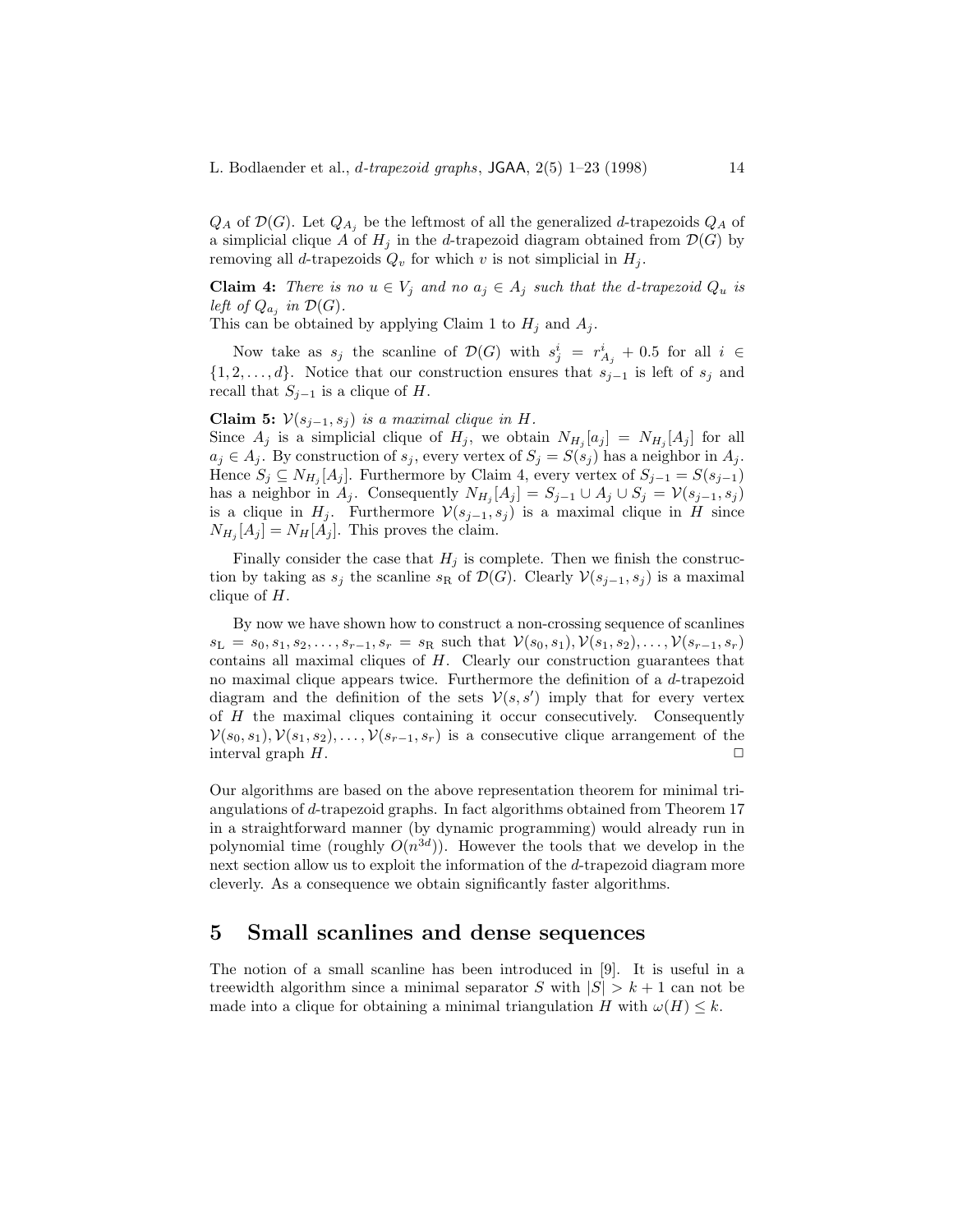**Definition 19** Let  $\mathcal{D}(G)$  be a d-trapezoid diagram. A scanline s of  $\mathcal{D}(G)$  is  $k$ -small *if it intersects with at most*  $k + 1$  *d*-*trapezoids*.

**Lemma 18** *Any* d-trapezoid diagram has  $O(nk^{d-1})$  k-small scanlines. If s<sup>i</sup> *and*  $s^j$ ,  $i, j \in \{1, 2, \ldots d\}$ *, are endpoints of a* k-small scanline s then  $|s^i - s^j|$  $2(k+1)$ .

*Proof.* Consider two parallel horizontal lines  $D_i$  and  $D_j$ ,  $i, j \in \{1, 2, \ldots d\}$ , of the diagram. Let s be a scanline with endpoints  $s^i$  and  $s^j$  on  $D_i$  and  $D_j$ , respectively.

d-Trapezoids do not have common endpoints in the diagram. Thus the number of d-trapezoids having empty intersection with the scanline s is at most

$$
\frac{\min(s^i, s^j) - 1/2}{2} + \frac{2n - \max(s^i, s^j) + 1/2}{2} = n - \frac{|s^i - s^j|}{2}.
$$

Hence the number of d-trapezoids intersecting the scanline s is at least  $1/2 |s^i$ s<sup>j</sup>. Thus for any k-small scanline holds  $1/2 |s^i - s^j| \leq k+1$  for each  $i, j \in$  $\{1, 2, \ldots, d\}$ . Hence there are  $O(nk^{d-1})$  k-small scanlines.

**Definition 20** *Scanline* s *is a* predecessor *of scanline* t *in a* d*-trapezoid diagram if* s *is left of* t *and both have common endpoints on all horizontal lines except one.* On this horizontal line (say  $D_i$ ) there is exactly one point of a d-trapezoid *between the endpoints of s and t (i.e.*  $t^j = s^j + 1$ ).

*A* non-crossing sequence of scanlines  $s_L = s_0, s_1, s_2, \ldots, s_{r-1}, s_r = s_R$  in *a* d*-trapezoid diagram is said to be a* dense sequence *of scanlines if* s<sup>i</sup> *is a predecessor of*  $s_{i+1}$  *for each*  $i \in \{0, 1, ..., r-1\}$ *.* 

The following definition is needed to describe the algorithm to compute the minimum fill-in of d-trapezoid graphs.

**Definition 21** Let  $\mathcal{D}(G)$  be a d-trapezoid diagram of a graph  $G = (V, E)$ . Let  $s_L = s_0, s_1, s_2, \ldots, s_{r-1}, s_r = s_R$  *be a non-crossing sequence of scanlines of*  $\mathcal{D}(G)$ *. Then for all*  $i \in \{1, 2, \ldots, r-1\}$ *, we denote by first*( $s_i$ ) *the set of those pairs*  $\{u, v\}$  *of nonadjacent vertices of G for which*  $s_i$  *is the leftmost scanline of the sequence that intersects both*  $Q_u$  *and*  $Q_v$ *.* 

The following theorem justifies the correctness of our algorithms.

**Theorem 19** Let  $G = (V, E)$  be a d-trapezoid graph with a d-trapezoid diagram D(G)*. Then the following statements hold:*

( i)  $tw(G) = pw(G) = min \left\{ \max_{i \in \{0,1,\ldots,r-1\}} |\mathcal{V}(s_i, s_{i+1})| - 1 : s_{\mathcal{L}} = s_0, s_1, s_2, \ldots, s_{\mathcal{L}} \right\}$  $s_{r-1}, s_r = s_R$  *non-crossing sequence of scanlines of*  $\mathcal{D}(G)$ .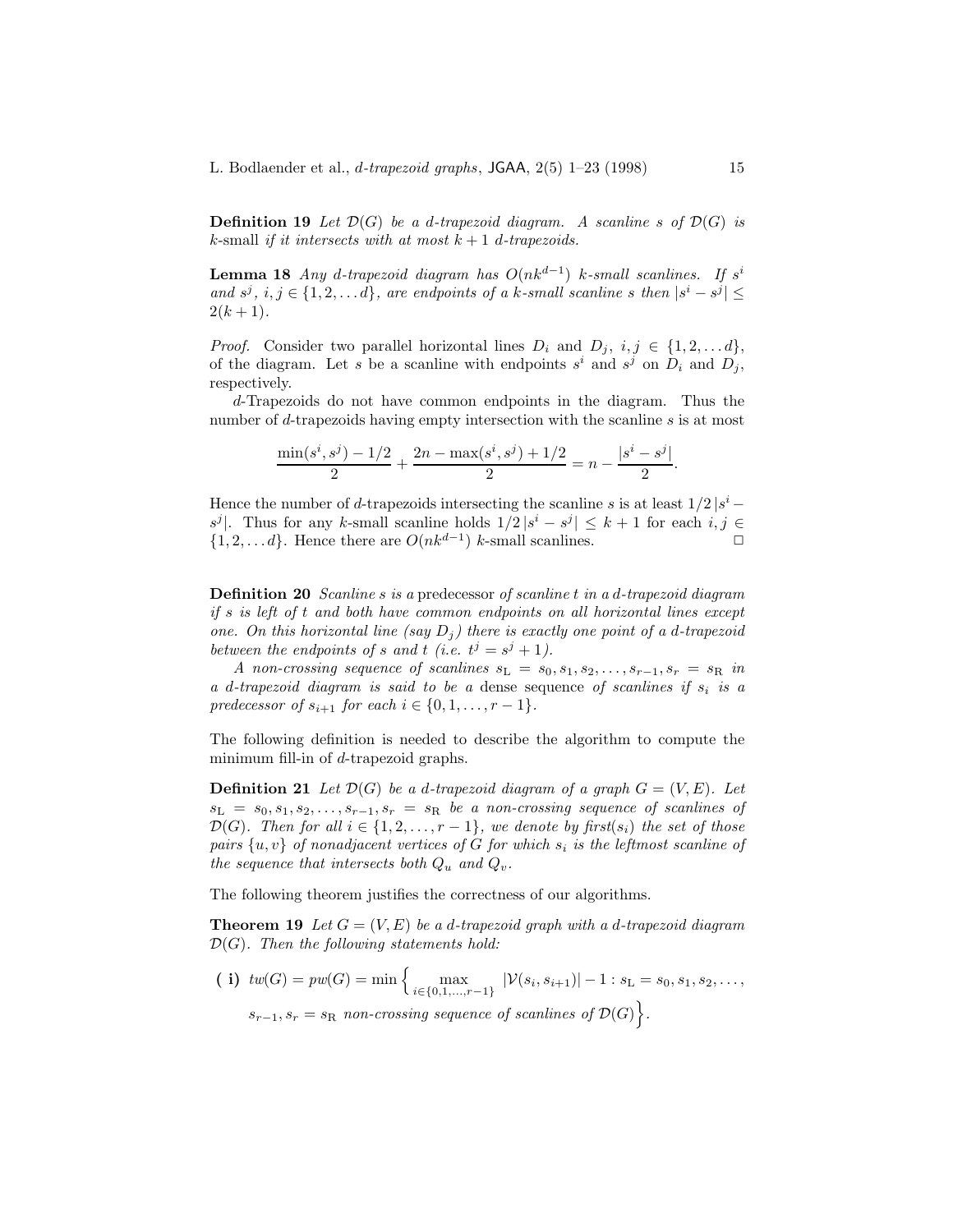**(ii)** If  $tw(G) \leq k$  then there is a dense sequence of k-small scanlines  $s_L$  $s_0, s_1, s_2, \ldots, s_{r-1}, s_r = s_R$  *of*  $\mathcal{D}(G)$  *satisfying*  $|\mathcal{V}(s_i, s_{i+1})| - 1 \leq k$  *for all*  $i \in \{0, 1, \ldots, r-1\}.$ 

(iii) 
$$
m\widehat{p}(G) = mic(G) = \min \left\{ \sum_{i=1}^{r-1} |first(s_i)| : s_L = s_0, s_1, s_2, \dots, s_{r-1}, s_r = s_R \right\}
$$
  
dense sequence of scalines of  $\mathcal{D}(G)$ .

*Proof.* First note that  $tw(G) = pw(G)$  and  $mf(G) = mic(G)$  for every dtrapezoid graph G by Corollary 10.

Consider (i). Let  $s_L = s_0, s_1, s_2, \ldots, s_{r-1}, s_r = s_R$  be any non-crossing sequence of scanlines of  $\mathcal{D}(G)$ . The following convexity property is important. Let  $Q_v$  be a d-trapezoid in  $\mathcal{D}(G)$  such that  $s_i$  and  $s_k$  both intersect  $Q_v$ . Then  $i < j < k$  implies that  $s_j$  also intersects  $Q_v$ . By the definition of  $\mathcal{V}(s, s')$  and the convexity property,  $v \in \mathcal{V}(s_i, s_{i+1})$  and  $v \in \mathcal{V}(s_k, s_{k+1})$  implies  $v \in \mathcal{V}(s_i, s_{i+1})$ for all  $j \in \{i+1, i+2, \ldots, k-1\}$ . Therefore each vertex  $v \in V$  appears in the subsets  $\mathcal{V}(s_i, s_{i+1}), \mathcal{V}(s_{i+1}, s_{i+2}), \ldots, \mathcal{V}(s_{k-1}, s_k)$  for some  $i, k$  with  $0 \leq i \leq$  $k \leq r$ . Thus  $\mathcal{V}(s_0, s_1), \mathcal{V}(s_1, s_2), \ldots, \mathcal{V}(s_{r-1}, s_r)$  is a path-decomposition of G. Consequently

$$
tw(G) = pw(G) \le \max_{i=0,1,...,r-1} \quad |\mathcal{V}(s_i, s_{i+1})| - 1.
$$

Now let H be a minimal triangulation of G with  $\omega(H) - 1$  $tw(G)$ . By Theorem 17, there is a non-crossing sequence of scanlines  $s_L = s_0, s_1, s_2, \ldots, s_{r-1}, s_r = s_R$  of  $\mathcal{D}(G)$  such that  $H = G_{s_0, s_1, \ldots, s_r}$ and  $V(s_0, s_1), V(s_1, s_2), \ldots, V(s_{r-1}, s_r)$  is a consecutive clique arrangement of the interval graph H. Thus  $pw(G) = tw(G) = \omega(H) - 1$  $\max_{0 \leq i \leq r-1} (|\mathcal{V}(s_i, s_{i+1})| - 1)$ . This completes the proof of (i).

Consider (ii). Let H be a minimal triangulation of G with  $\omega(H) - 1 =$  $tw(G)$  and let  $s_L = s_0, s_1, s_2, \ldots, s_{r-1}, s_r = s_R$  be a non-crossing sequence of scanlines of  $\mathcal{D}(G)$  for which  $\mathcal{V}(s_0, s_1), \mathcal{V}(s_1, s_2), \ldots, \mathcal{V}(s_{r-1}, s_r)$  is a consecutive clique arrangement of H. Then each scanline  $s_i$ ,  $i \in \{1, 2, ..., r-1\}$ , is k-small, since  $S(s_i) \subseteq V(s_i, s_{i+1})$  implies  $|S(s_i)| \leq |V(s_i, s_{i+1})| \leq tw(G)+1 \leq k+1$ . (Trivially  $s_L$  and  $s_R$  are k-small for each positive integer k.) Therefore  $s_L$  =  $s_0, s_1, s_2, \ldots, s_{r-1}, s_r = s_R$  is a non-crossing sequence of k-small scanlines.

Recall that each set  $V(s_i, s_{i+1}), i \in \{0, 1, \ldots, r-1\}$ , is a clique in H. Hence for any scanline s<sup>\*</sup> between  $s_i$  and  $s_{i+1}$  and any pair of d-trapezoids  $Q_u$  and  $Q_v$  that both intersect s<sup>\*</sup>, the vertices u and v belong to  $\mathcal{V}(s_i, s_{i+1})$ , thus they are adjacent in  $H$ . Consequently our particular non-crossing sequence of scanlines can be transformed into a dense sequence of scanlines by adding a suitable sequence of scanlines  $s_{i1}^*, s_{i2}^*, \ldots, s_{i,q_i}^*$  between  $s_i$  and  $s_{i+1}$  for all  $i \in \{0, 1, \ldots, r-1\}$ . Then  $|S(s_{il}^*)| \leq |V(s_i, s_{i+1})| \leq k+1$ . Hence each scanline  $s_{il}^*$  added between  $s_i$  and  $s_{i+1}$  is k-small. Thus we obtain a new sequence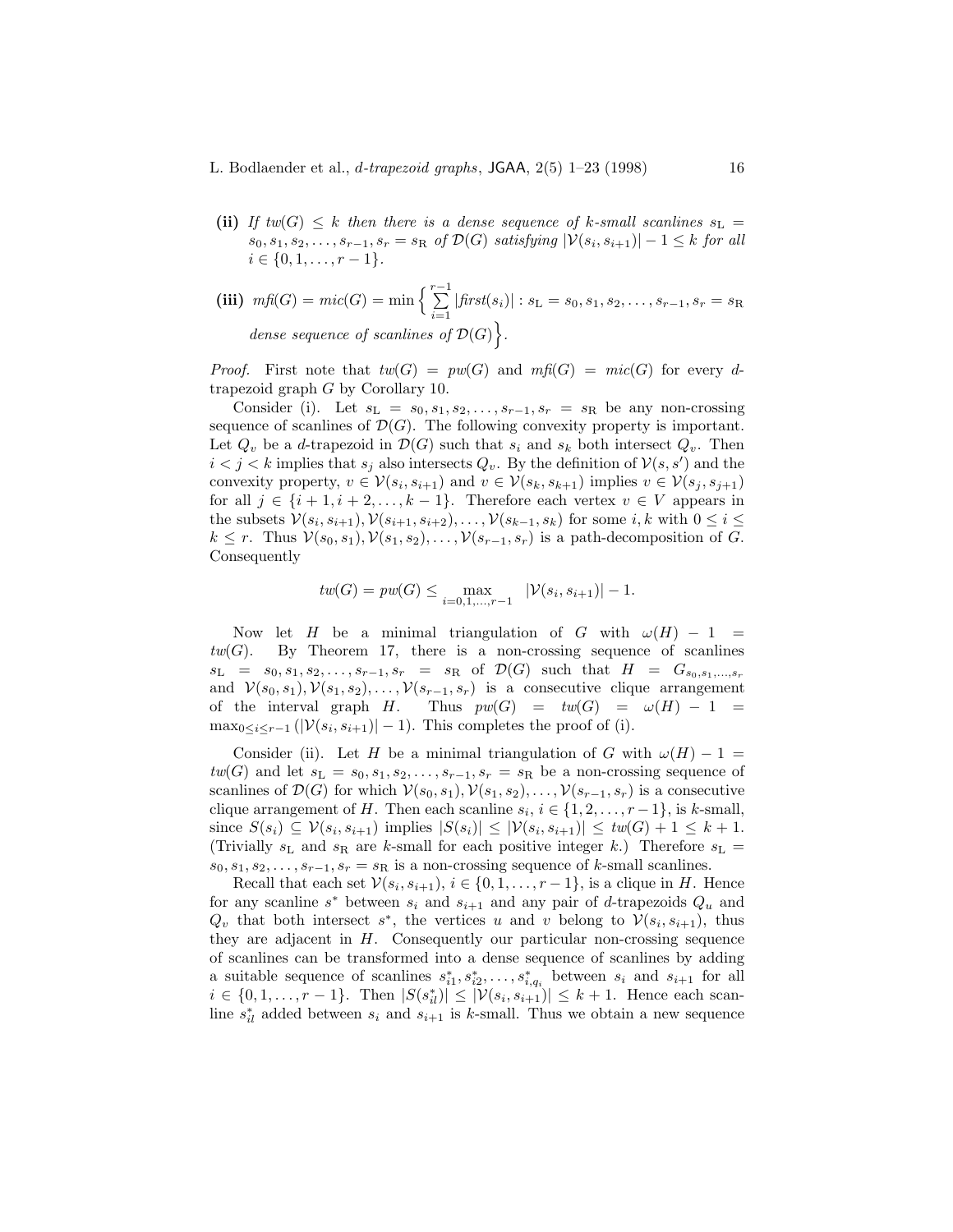$s_L = \hat{s}_0, \hat{s}_1, \hat{s}_2, \ldots, \hat{s}_{q-1}, \hat{s}_q = s_R$  which is a dense sequence of k-small scanlines. Furthermore for every  $j \in \{0, 1, \ldots, q-1\}$ ,  $\mathcal{V}(\hat{s}_i, \hat{s}_{i+1}) \subseteq \mathcal{V}(s_i, s_{i+1})$  for some  $i \in \{0, 1, \ldots, r-1\}$  by the construction of the new sequence, implying  $|\mathcal{V}(\hat{s}_i, \hat{s}_{i+1})| \leq k+1$ . This completes the proof of (ii).

Consider (iii). Let  $s_L = s_0, s_1, s_2, \ldots, s_{r-1}, s_r = s_R$  be any dense sequence of scanlines of  $\mathcal{D}(G)$ . Hence  $s_i$  is a predecessor of  $s_{i+1}$  for all  $i \in \{0, 1, \ldots, r-1\}$ . Therefore for all  $u, v \in V(s_i, s_{i+1})$  with u and v nonadjacent in G, the dtrapezoids  $Q_u$  and  $Q_v$  either both intersect  $s_i$  or both intersect  $s_{i+1}$ . Consequently there is a unique leftmost scanline  $s_i$  in  $s_L = s_0, s_1, s_2, \ldots, s_{r-1}, s_r = s_R$ that intersects both  $Q_u$  and  $Q_v$ , i.e.  $\{u, v\} \in \text{first}(s_i)$  for exactly one  $i \in$  $\{0, 1, \ldots, r-1\}.$ 

Consider the graph  $H = G_{s_0, s_1, ..., s_r}$ . We have seen that  $V(s_i, s_{i+1})$  is a clique of  $H = G_{s_0,s_1,\ldots,s_r}$  for each  $i \in \{0,1,\ldots,r-1\}$ . Recall that  $V(s_0, s_1), V(s_1, s_2), \ldots, V(s_{r-1}, s_r)$  is a path-decomposition of G. Hence  $H =$  $G_{s_0,s_1,...,s_r}$  is a triangulation of G into an interval graph by Lemma 3 and  $|E(H)| - |E(G)| = \sum_{i=1}^{r-1} |first(s_i)|$ . Consequently  $mic(G) \leq \sum_{i=1}^{r-1} |first(s_i)|$ .

Now let H be a minimal triangulation of the graph G such that  $mic(G)$  $m\textit{f}(\textit{G}) = |E(H)| - |E(G)|$ . By Theorem 17, there is a non-crossing sequence of scanlines  $s_L = s_0, s_1, s_2, \ldots, s_{r-1}, s_r = s_R$  of  $\mathcal{D}(G)$  such that  $H = G_{s_0, s_1, \ldots, s_r}$ and  $V(s_0, s_1), V(s_1, s_2), \ldots, V(s_{r-1}, s_r)$  is a consecutive clique arrangement of the interval graph H. Hence  $\text{mic}(G) = \text{mf}(G) = \sum_{i=1}^{r-1} | \text{first}(s_i)|.$ 

Analogously to (ii), the non-crossing sequence  $s_L = s_0, s_1, s_2, \ldots, s_{r-1}, s_r =$  $s_R$  can be transformed into a dense sequence of scanlines  $s_L = \hat{s}_0, \hat{s}_1, \hat{s}_2, \ldots$ ,  $\hat{s}_{p-1}, \hat{s}_p = s_R$  of  $\mathcal{D}(G)$  satisfying  $mic(G) = mfl(G) = \sum_{i=1}^{p-1} |first(\hat{s}_i)|$ .

### **6 Algorithms**

In this section we present our two polynomial time algorithms to compute the treewidth and the pathwidth as well as the minimum fill-in and the minimum interval graph completion of a d-trapezoid graph that is given with a d-trapezoid diagram, d a fixed positive integer. Notice that for any input to one of the algorithms the constant  $d$  is equal to the number of horizontal lines in the given diagram.

#### **6.1 Treewidth and pathwidth**

We start with the algorithm to compute the treewidth and pathwidth. Let  $k$ be a positive integer. First we present a procedure that checks whether the treewidth of the given  $d$ -trapezoid graph does not exceed  $k$ .

Construct a directed acyclic graph  $W_k(G)$  as follows. The vertices of the graph are the k-small scanlines of  $\mathcal{D}(G)$ . There is an arc from scanline s to t in  $W_k(G)$  if and only if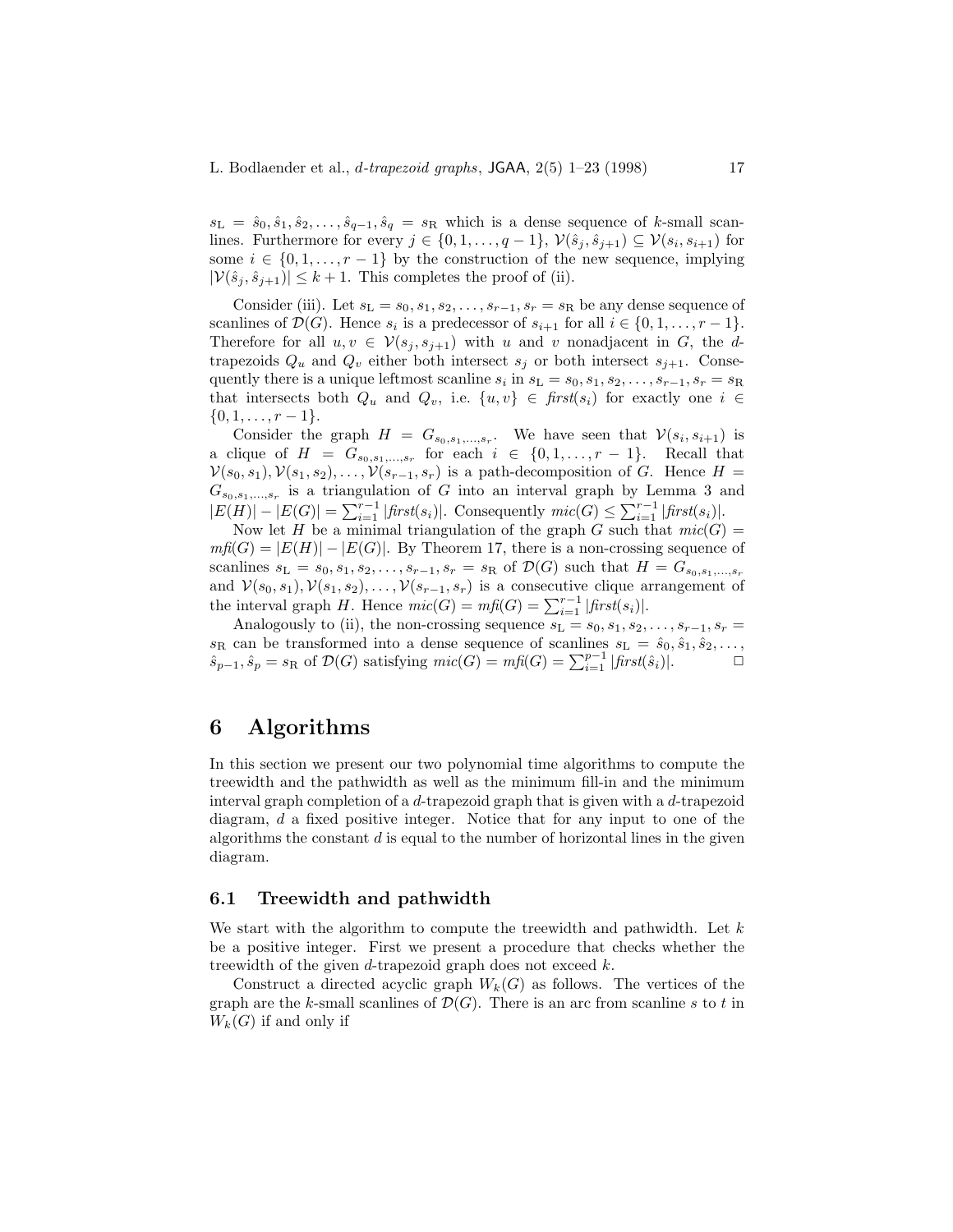- the scanline s is a predecessor of the scanline t in  $\mathcal{D}(G)$ , and
- $|\mathcal{V}(s,t)| \leq k+1$ .

The next lemma follows immediately from Theorem 19 (i) and (ii).

**Lemma 20** G *has treewidth at most* k *if and only if there is a directed path from*  $s<sub>L</sub>$  *to*  $s<sub>R</sub>$  *in*  $W_k(G)$ *.* 

**Lemma 21** *The graph*  $W_k(G)$  *has*  $O(nk^{d-1})$  *vertices and*  $O(nk^{d-1})$  *edges.* 

*Proof.* The bound on the number of vertices is shown in Lemma 18. For each scanline s there are at most  $d$  scanlines  $t$  for which  $s$  is a predecessor. Hence the outdegree of a vertex is at most d.  $\Box$ 

Now we describe the procedure which determines if the treewidth of a dtrapezoid graph G given with a d-trapezoid diagram  $\mathcal{D}(G)$  is at most k.

- **Step 1** Construct the acyclic digraph  $W_k(G)$  as follows. Compute all k-small scanlines in  $\mathcal{D}(G)$  and compute all ordered pairs of k-small scanlines s and t for which s is a predecessor of t and  $|\mathcal{V}(s,t)| \leq k+1$ .
- **Step 2** If there exists a path in  $W_k(G)$  from  $s<sub>L</sub>$  to  $s<sub>R</sub>$ , then report that the treewidth of  $G$  is at most  $k$ . If such a path does not exist, then report that the treewidth of  $G$  is larger than  $k$ .

**Lemma 22** *The procedure can be implemented to run in time*  $O(nk^{d-1})$ *.* 

*Proof.* We describe any scanline s by the vector  $(s^1, s^2, \ldots, s^d)$  of its scanpoints. The procedure processes in step 1 only those scanlines  $s = (s^1, s^2, \ldots, s^d)$  satisfying  $s^1-2k-2 \leq s^i \leq s^1+2k+2$  for all  $i \in \{2,3,\ldots,d\}$  (with obvious boundary conditions), since all k-small scanlines fulfill this condition by Lemma 18.

We denote by  $A(s^1, s^2, \ldots, s^d)$  the number of d-trapezoids that intersect the scanline  $s = (s^1, s^2, \ldots, s^d)$  and we denote by  $B^i(s^1, s^2, \ldots, s^d), i \in \{1, 2, \ldots, d\},$ the number of d-trapezoids intersecting the scanline  $s = (s^1, s^2, \ldots, s^d)$  or the scanline  $t = (s^1, s^2, \ldots, s^{i-1}, s^i + 1, s^{i+1}, \ldots, s^d)$ . Thus  $s = (s^1, s^2, \ldots, s^d)$  is k-small if and only if  $A(s^1, s^2, \ldots, s^d) \leq k+1$  and  $|\mathcal{V}(s, t)| \leq k+1$  if and only if  $B^{i}(s^{1}, s^{2}, \ldots, s^{d}) \leq k + 1$ . Notice that  $A(0.5, 0.5, \ldots, 0.5) = 0$ . All other values of  $A(s^1, s^2, \ldots, s^d)$  and  $B^i(s^1, s^2, \ldots, s^d)$  are computed using the following rules. For all  $i \in \{1, 2, \ldots, d\}$  holds

(i)  $B^i(s^1, s^2, \ldots, s^d) = A(s^1, s^2, \ldots, s^d)$  if the unique d-trapezoid with a point between the scanlines  $s = (s^1, s^2, \ldots, s^d)$  and  $t = (s^1, s^2, \ldots, s^{i-1}, s^i + 1,$  $s^{i+1},\ldots,s^d$  on the horizontal line  $D_i$  intersects the scanline s, otherwise  $B^i(s^1, s^2, \ldots, s^d) = A(s^1, s^2, \ldots, s^d) + 1.$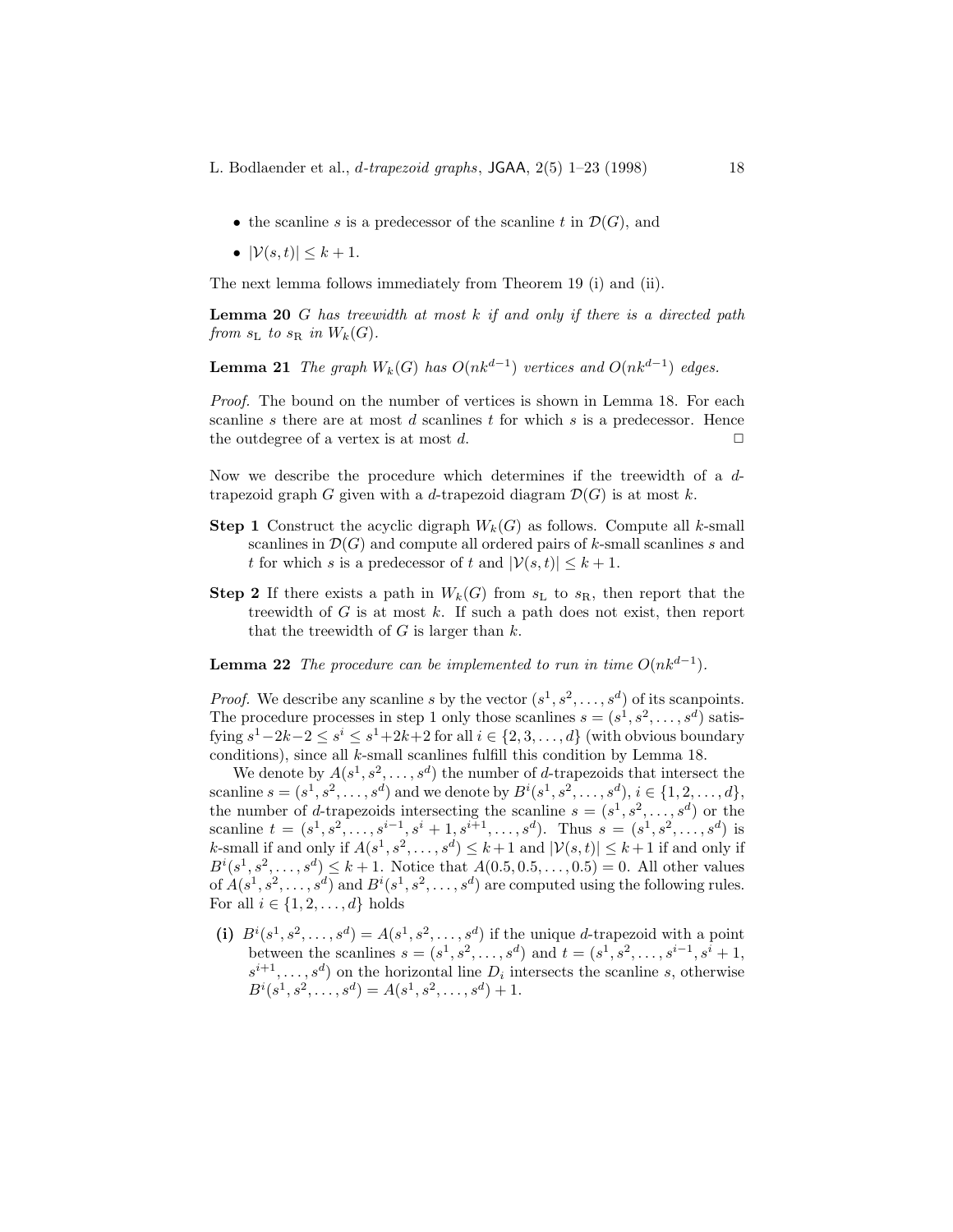#### L. Bodlaender et al., d*-trapezoid graphs*, JGAA, 2(5) 1–23 (1998) 19

(ii)  $A(s^1, s^2, \ldots, s^{i-1}, s^i + 1, s^{i+1}, \ldots, s^d) = B^i(s^1, s^2, \ldots, s^d)$  if the unique dtrapezoid with a point between the scanlines  $s = (s^1, s^2, \ldots, s^d)$  and  $t =$  $(s^1, s^2, \ldots, s^{i-1}, s^{\overline{i}} + 1, s^{i+1}, \ldots, s^d)$  on the horizontal line  $D_i$  intersects t, otherwise  $A(s^1, s^2, \ldots, s^d) = B^i(s^1, s^2, \ldots, s^d) - 1.$ 

During step 1 the procedure computes  $O(nk^{d-1})$  values of  $A(s^1, s^2, \ldots, s^d)$  and  $O(nk^{d-1})$  values of  $B^{i}(s^{1}, s^{2}, \ldots, s^{d})$ . Clearly it can be checked in constant time whether the unique d-trapezoid with a point between the scanlines  $s =$  $(s^1, s^2, \ldots, s^d)$  and  $t = (s^1, s^2, \ldots, s^{i-1}, s^i + 1, s^{i+1}, \ldots, s^d)$  on the horizontal line  $D_i, i \in \{1, 2, ..., d\}$ , intersects s and t, respectively. Hence step 1 takes time  $O(nk^{d-1})$ .

Computing whether there is a directed path from  $s_L$  to  $s_R$  in  $W_k(G)$  takes  $O(nk^{d-1})$  time by a standard single source shortest-path algorithm in a directed acyclic graph. Hence the total procedure can be implemented to run in  $O(nk^{d-1})$ time.  $\Box$ 

Finally we show that the procedure can be used for obtaining an algorithm that computes the treewidth.

**Theorem 23** For each positive integer d, there is an  $O(n \cdot tw(G)^{d-1})$  algorithm *to compute the treewidth and the pathwidth of a* d*-trapezoid graph* G *for which a* d*-trapezoid diagram* D(G) *is part of the input.*

*Proof.* The algorithm first computes a number L such that  $L/2 \leq tw(G) \leq L$ . This can be done, using the procedure described above  $O(\log tw(G))$  times, in overall time  $O(n \, tw(G)^{d-1})$ , by calling the procedure for  $k = 1, 2, 4, 8, \ldots$  until it reports  $'tw(G) \leq k'$  for the first time. Take this value of k as L and construct the directed graph  $W_L(G)$ . Then modify  $W_L(G)$  as follows. Put weights on the arcs  $(s, t)$ , saying how many vertices are in the corresponding vertex set  $\mathcal{V}(s, t)$ . Then search for a path from  $s<sub>L</sub>$  to  $s<sub>R</sub>$ , such that the maximum over the weights of arcs in the path is minimized. This maximum weight minus one gives the exact treewidth  $tw(G)$ . A corresponding shortest-path algorithm for directed acyclic graphs has running time  $O(n \, tw(G)^{d-1})$ .  $\Box$ 

#### **6.2 Minimum fill-in and interval graph completion**

Now we show how to compute the minimum fill-in and the minimum interval graph completion of a d-trapezoid graph G with d-trapezoid diagram  $\mathcal{D}(G)$ . Our algorithm computes  $m\mathfrak{f}(G)$  by solving a single source shortest-path problem on a suitable directed acyclic graph.

Construct a directed acyclic graph  $\widetilde{W}(G)$  as follows. The vertices of the graph are the scanlines of  $\mathcal{D}(G)$ . There is an arc from scanline s to t in  $\widetilde{W}(G)$ if and only if the scanline  $s$  is a predecessor of  $t$ . The length of an arc from  $s$ to t is the number of pairs of d-trapezoids  $Q_u$  and  $Q_v$  in the diagram that have empty intersection, do not both intersect  $s$  but both intersect  $t$ .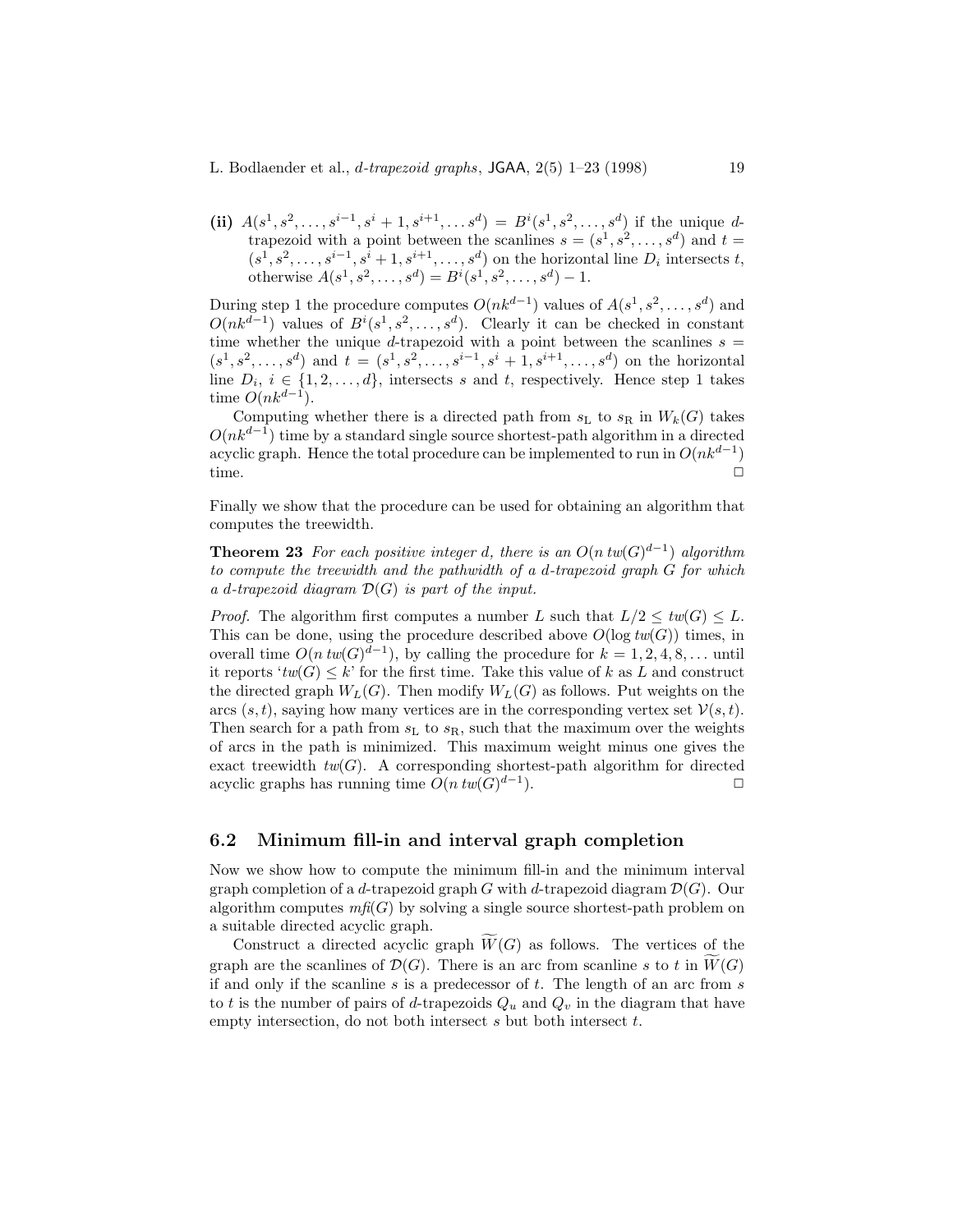**Lemma 24**  $mf(G)$  *is equal to the length of a shortest directed path from*  $s<sub>L</sub>$  *to*  $s_{\rm R}$  in  $\widetilde{W}(G)$ .

*Proof.* By Theorem 19 (iii),  $m\text{ff}(G)$  is equal to the minimum of  $\sum_{i=1}^{r-1} |first(s_i)|$ , where  $s_L = s_0, s_1, s_2, \ldots, s_{r-1}, s_r = s_R$  ranges over all dense sequences of scanlines of  $\mathcal{D}(G)$ . The shortest paths from  $s_L$  to  $s_R$  in  $\widetilde{W}(G)$  are in one-to-one correspondence to the dense sequences of scanlines of  $\mathcal{D}(G)$ . Finally the length of an arc from s to t is defined such that it is equal to  $|first(t)|$  if the dense sequence is  $s_L = s_0, \ldots, s, t, \ldots, s_l = s_R$ . This completes the proof.  $\Box$ 

Similar to Lemma 21 one obtains the following.

**Lemma 25** *The graph*  $\widetilde{W}(G)$  *has*  $O(n^d)$  *vertices and*  $O(n^d)$  *edges.* 

Hence the algorithm that computes the minimum fill-in of a  $d$ -trapezoid graph G given with a d-trapezoid diagram  $\mathcal{D}(G)$  is as follows.

**Step 1** Construct the acyclic digraph  $\widetilde{W}(G)$ . Compute the lengths of all arcs in  $\widetilde{W}(G)$ .

**Step 2** Compute the length of a shortest path from  $s_L$  to  $s_R$  in  $\widetilde{W}(G)$ .

**Theorem 26** For each positive integer d, there is an  $O(n^d)$  algorithm to com*pute the minimum fill-in and the minimum interval graph completion of a given* d*-trapezoid graph* G *where a* d*-trapezoid diagram* D(G) *is part of the input.*

*Proof.* Again we describe any scanline s by the vector  $(s^1, s^2, \ldots, s^d)$  of its scanpoints. For any scanline  $s = (s^1, s^2, \ldots, s^d)$  we denote by  $L(s^1, s^2, \ldots, s^d)$ the number of  $d$ -trapezoids that are left of the scanline  $s$ . In a preprocessing the algorithm computes  $L(s^1, s^2, \ldots, s^d)$  for all scanlines  $s = (s^1, s^2, \ldots, s^d)$  in the diagram.

This can be done quite similar to step 1 of the procedure in the previous subsection. Clearly  $L(0.5, 0.5, \ldots, 0.5) = 0$ . All other values of  $L(s^1, s^2, \ldots, s^d)$  can be computed by the following rule. For all  $i \in \{1, 2, \ldots, d\}$ ,  $L(s^1, s^2, \ldots, s^{i-1}, s^i + 1, s^{i+1}, \ldots, s^d) = L(s^1, s^2, \ldots, s^d) + 1$  if the unique dtrapezoid with a point between the scanlines  $s = (s^1, s^2, \ldots, s^d)$  and  $t =$  $(s^1, s^2, \ldots, s^{i-1}, s^i+1, s^{i+1}, \ldots, s^d)$  on the horizontal line  $D_i$  is left of t, otherwise  $L(s^1, s^2, \ldots, s^{i-1}, s^i+1, s^{i+1}, \ldots, s^d) = L(s^1, s^2, \ldots, s^d)$ . This preprocessing can be done in time  $O(n^d)$  since there are  $O(n^d)$  scanlines by Corollary 16.

Then the algorithm computes the length of all arcs of  $\widetilde{W}(G)$ . Consider an arc from s to t. First the unique d-trapezoid  $Q_v$  with a point between the scanlines s =  $(s^1, s^2, \ldots, s^d)$  and  $t = (s^1, s^2, \ldots, s^{i-1}, s^{i+1}, s^{i+1}, \ldots, s^d)$  is determined. If  $Q<sub>v</sub>$  intersects s then the length of the arc is 0. Otherwise the length is equal to the number of d-trapezoids that intersect s but not  $Q_v$ . Hence the length of the arc is exactly  $L(l_v^1 - 0.5, l_v^2 - 0.5, \ldots, l_v^d - 0.5) - L(s^1, s^2, \ldots, s^d)$ . Consequently the directed acyclic graph  $\widetilde{W}(G)$  can be constructed in time  $O(n^d)$ .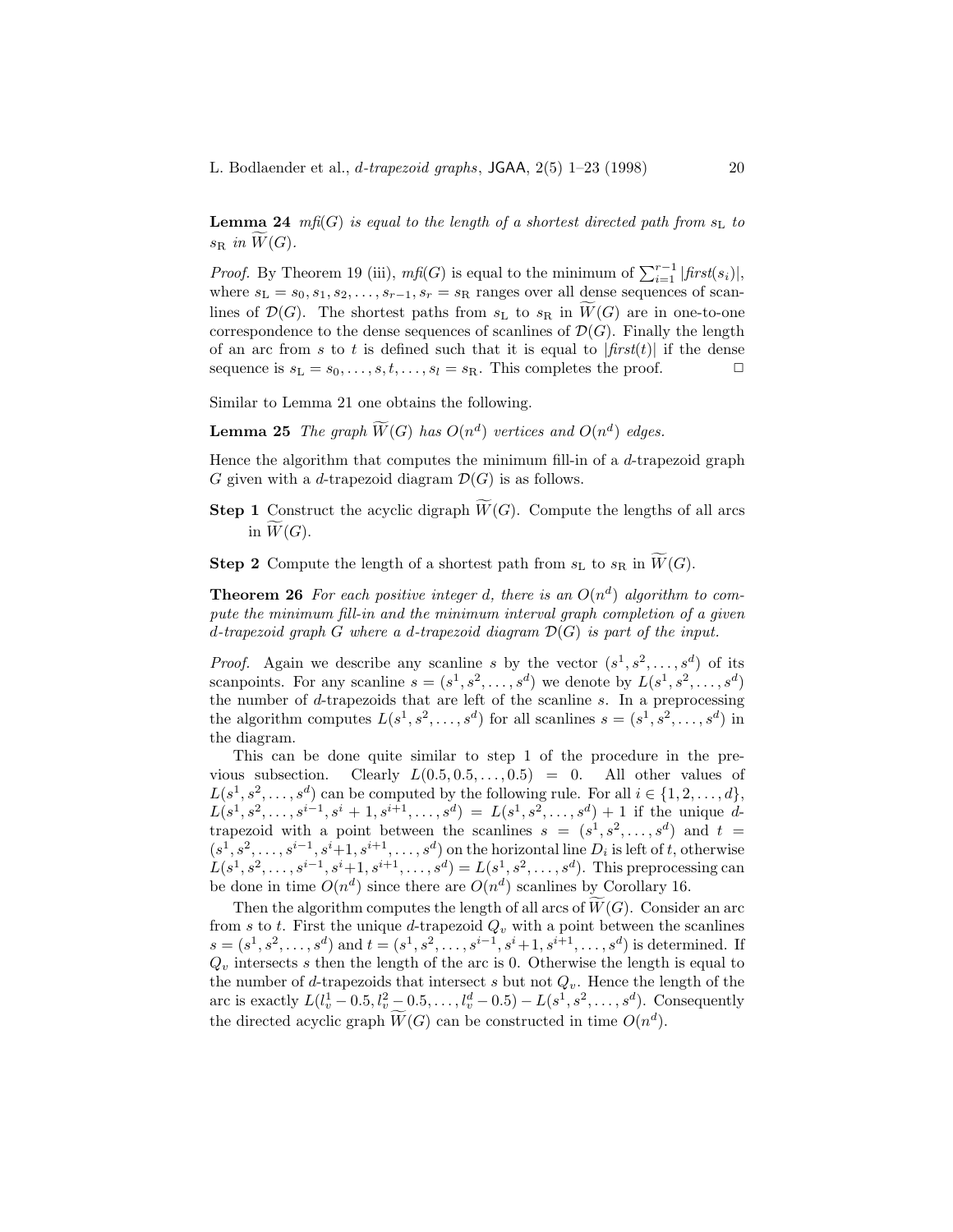Computing a shortest path from  $s_L$  to  $s_R$  in  $\widetilde{W}(G)$  can be done in time  $O(n^d)$  by a standard single source shortest-path algorithm in a directed acyclic graph. Hence the overall running time of the algorithm is  $O(n^d)$ .

It is worth mentioning that the order of magnitude of the running time of our algorithm is equal to the order of magnitude of the number of scanlines in a  $d$ trapezoid diagram. Hence improving our algorithm seems to require completely new ideas.

# **References**

- [1] S. Arnborg, Efficient algorithms for combinatorial problems on graphs with bounded decomposability — A survey,  $BIT$  **25**,  $2 - 23$ , 1985.
- [2] S. Arnborg, D.G. Corneil and A. Proskurowski, Complexity of finding embeddings in a <sup>k</sup>-tree, SIAM Journal on Algebraic and Discrete Methods **<sup>8</sup>**, 277<sup>−</sup> 284, 1987.
- [3] S. Arnborg, J. Lagergren and D. Seese, Easy problems for tree-decomposable graphs, Journal of Algorithms **12**, 308 − 340, 1991.
- [4] S. Arnborg and A. Proskurowski, Linear time algorithms for NP-hard problems restricted to partial <sup>k</sup>-trees, Discrete Applied Mathematics **<sup>23</sup>**, 11 <sup>−</sup> 24, 1989.
- [5] H.L. Bodlaender, Dynamic programming algorithms on graphs with bounded treewidth, Proceedings of the 15th International Colloquium on Automata, Languages and Programming, 105−119, Springer-Verlag, Lecture Notes in Computer Science 317, 1988.
- [6] H.L. Bodlaender, A linear time algorithm for finding tree-decompositions of small treewidth, SIAM Journal on Computing **25**, 1305 − 1317, 1996.
- [7] H.L. Bodlaender, A tourist guide through treewidth, Acta Cybernetica **11**, 1−23, 1993.
- [8] H.L. Bodlaender and T. Kloks, Efficient and constructive algorithms for the pathwidth and treewidth of graphs, Journal of Algorithms **21**, 358 − 402, 1996.
- [9] H. Bodlaender, T. Kloks and D. Kratsch, Treewidth and pathwidth of permutation graphs, SIAM Journal on Discrete Mathematics **8**, 606 − 616, 1995.
- [10] H. Bodlaender and R.H. Möhring, The pathwidth and treewidth of cographs, SIAM Journal on Discrete Mathematics **6**, 181 − 188, 1993.
- [11] A. Brandstädt, Special graph classes a survey, Schriftenreihe des Fachbereichs Mathematik, SM-DU-199, Universität Duisburg Gesamthochschule, 1991.
- [12] M.S. Chang, Algorithms for maximum matching and minimum fill-in on chordal bipartite graphs, Proceedings of the 7th International Symposium Algorithms and  $Computation$ , 146 − 155, Springer-Verlag, Lecture Notes in Computer Science 1178, 1996.
- [13] D.G. Corneil, Y. Perl and L.K. Stewart, Cographs: recognition, applications and algorithms, Congressus Numerantium **43**, 249 − 258, 1984.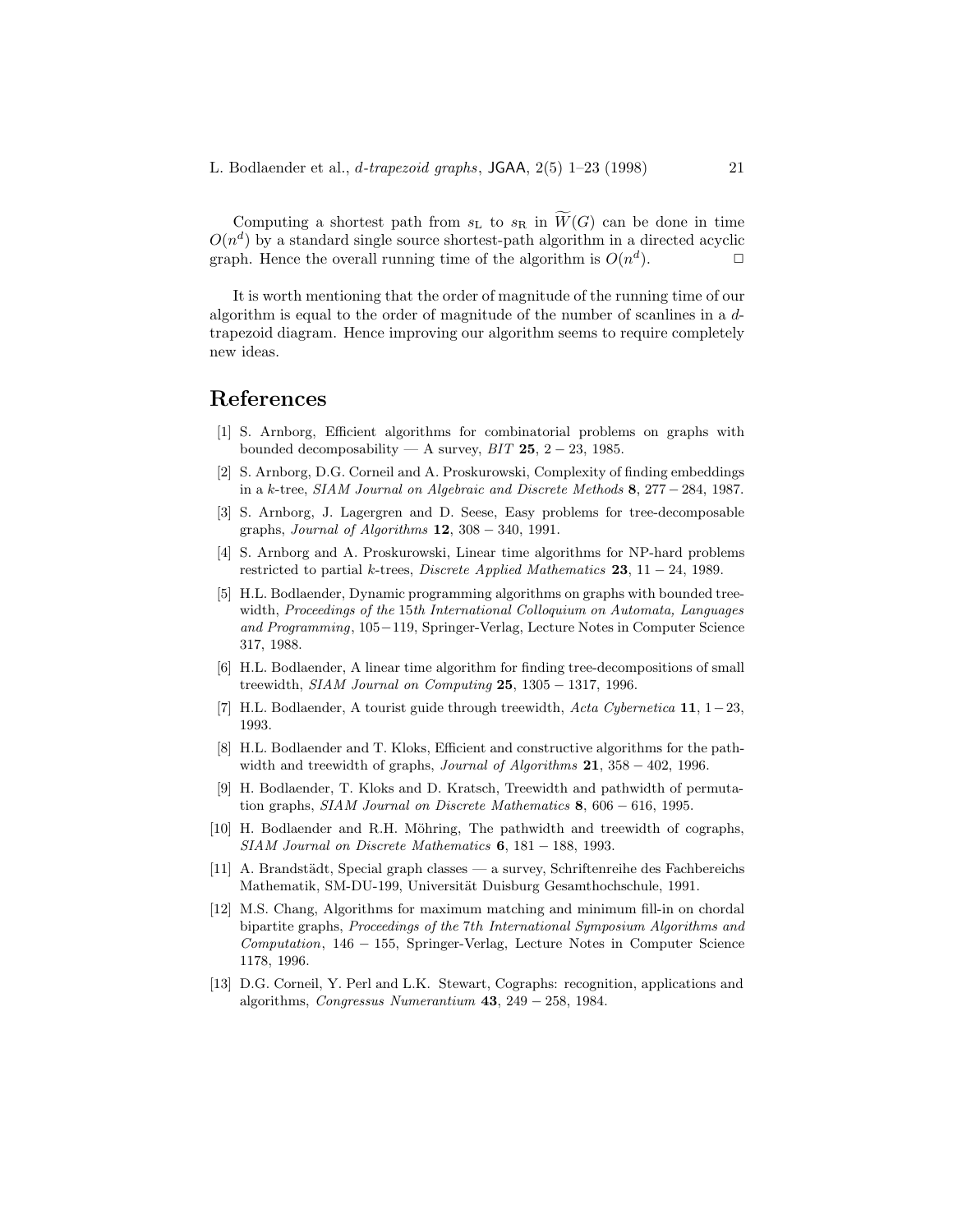- [14] D.G. Corneil, S. Olariu and L. Stewart, Asteroidal triple-free graphs, SIAM Journal on Discrete Mathematics **10**, 399 − 430, 1997.
- [15] G.A. Dirac, On rigid circuit graphs, Abhandlungen aus dem Mathematischen Sem $in a**r** *Universität Hamburg* 25, 71 – 76, 1961.$
- [16] Flotow, C., On powers of m-trapezoid graphs, Discrete Applied Mathematics **63**, 187 − 195, 1995.
- [17] R. Garbe, Tree-width and path-width of comparability graphs of interval orders, Proceedings of the 20th International Workshop on Graph-Theoretic Concepts in Computer Science, 26 − 37, Springer-Verlag, Lecture Notes in Computer Science 903, 1995.
- [18] P.C. Gilmore, A.J. Hoffman, A characterization of comparability graphs and interval graphs, Canadian Journal of Mathematics **16**, 539 − 548, 1964.
- [19] M.C. Golumbic, Algorithmic Graph Theory and Perfect Graphs , Academic Press, New York, 1980.
- [20] T. Kloks, Treewidth of circle graphs, International Journal of Foundations of Computer Science **7**, 111 − 120, 1996.
- [21] T. Kloks, Treewidth Computations and Approximations, Springer-Verlag, Lecture Notes in Computer Science 842, 1994.
- [22] T. Kloks and D. Kratsch, Treewidth of chordal bipartite graphs, Journal of Algorithms **19**, 266 − 281, 1995.
- [23] T. Kloks, D. Kratsch and J. Spinrad, On treewidth and minimum fill-in of asteroidal triple-free graphs, Theoretical Computer Science **175**, 309 − 335, 1997.
- [24] T. Kloks, D. Kratsch and C.K.Wong, Minimum fill-in on circle and circular-arc graphs, Proceedings of the 23 International Colloquium on Automata, Languages and Programming, 256−267, Springer-Verlag, Lecture Notes in Computer Science 1099, 1996.
- [25] T.-H. Ma and J.P. Spinrad, On the 2-chain subgraph cover and related problems, Journal of Algorithms **17**, 251 − 268, 1994.
- [26] R.H. Möhring, Triangulating graphs without asteroidal triples, *Discrete Applied* Mathematics **64**, 281 − 287, 1996.
- [27] A. Parra, Triangulating multitolerance graphs, Technical Report 392/1994, Technische Universität Berlin, Germany, 1994.
- [28] A. Parra and P. Scheffler, How to use the minimal separators of a graph for its chordal triangulation, *Proceedings of the 22nd International Colloquium on Au*tomata, Languages and Programming, 123 − 134, Springer-Verlag, Lecture Notes in Computer Science 944, 1995.
- [29] D.J. Rose, A graph-theoretic study of the numerical solution of sparse positive definite systems of linear equations, in: R.C. Reed, (ed.); Graph Theory and Computing, 183 − 217, Academic Press, New York, 1972.
- [30] D.J. Rose, R.E. Tarjan and G.S. Lueker, Algorithmic aspects of vertex elimination on graphs, SIAM Journal on Computing **5**, 266 − 283, 1976.